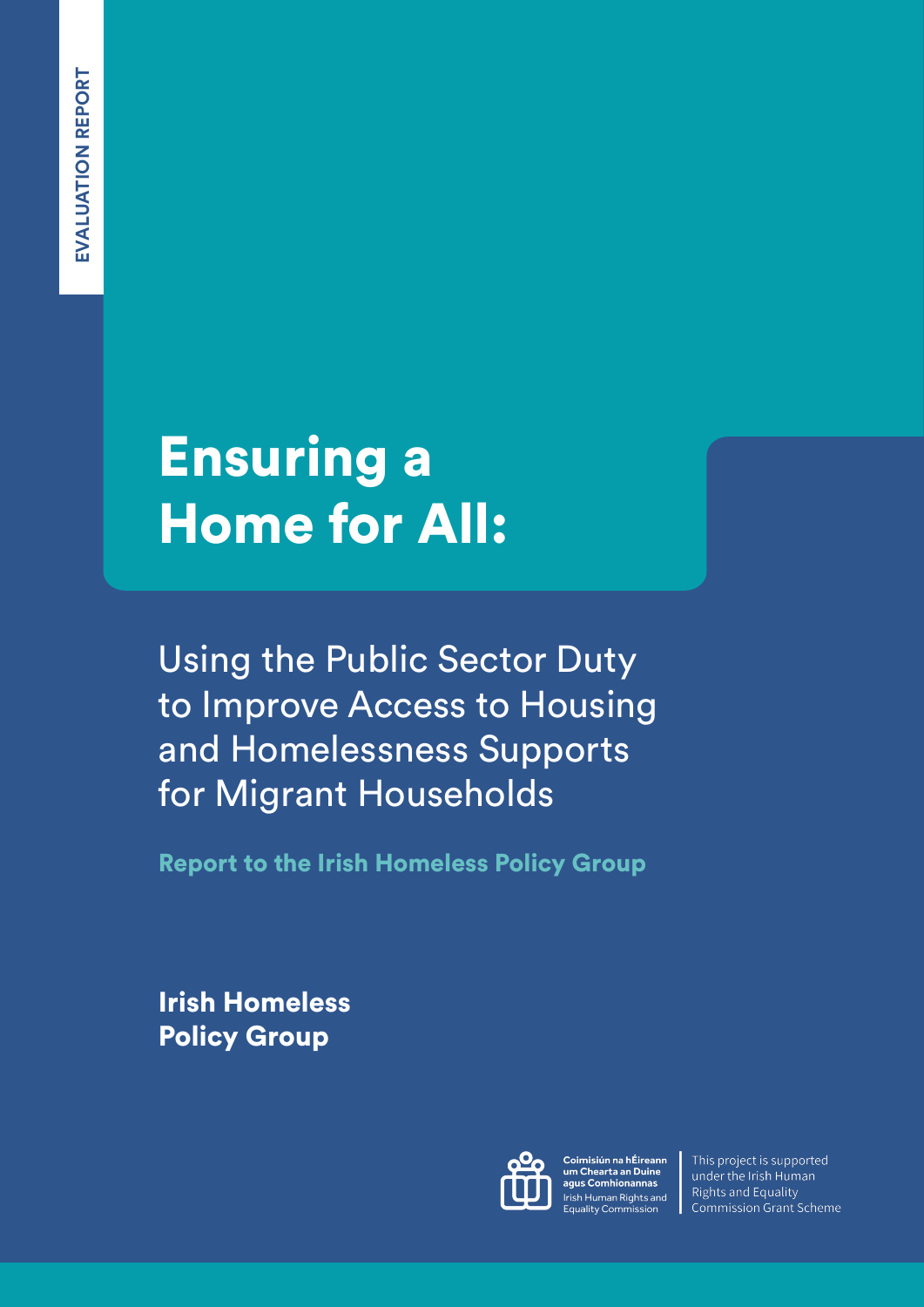

Coimisiún na hÉireann<br>um Chearta an Duine agus Comhionannas Irish Human Rights and Equality Commission

This project is supported under the Irish Human **Rights and Equality** Commission Grant Scheme

This project has received funding from the Irish Human Rights and Equality Grants Scheme as part of the Commission's statutory power to provide grants to promote human rights and equality under the Irish Human Rights and Equality Commission Act 2014. The views expressed in this publication are those of the authors and do not necessarily represent those of the Irish Human Rights and Equality Commission.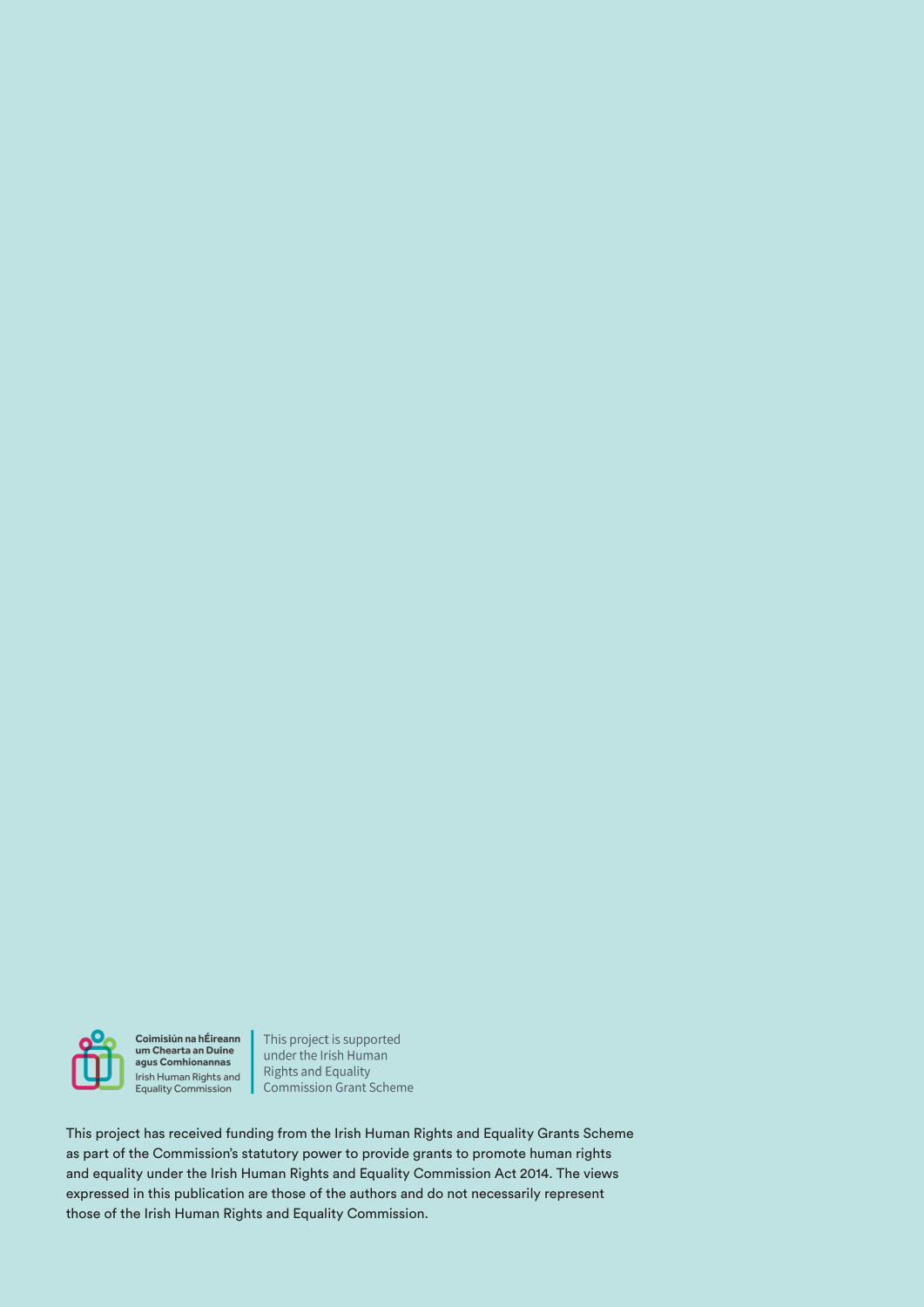# Ensuring a Home for All:

Using the Public Sector Duty to Improve Access to Housing and Homelessness Supports for Migrant Households

Report to the Irish Homeless Policy Group

Niall Crowley · October 2020

Irish Homeless Policy Group



Coimisiún na hÉireann um Chearta an Duine aqus Comhionannas Irish Human Rights and **Equality Commission** 

This project is supported under the Irish Human **Rights and Equality Commission Grant Scheme**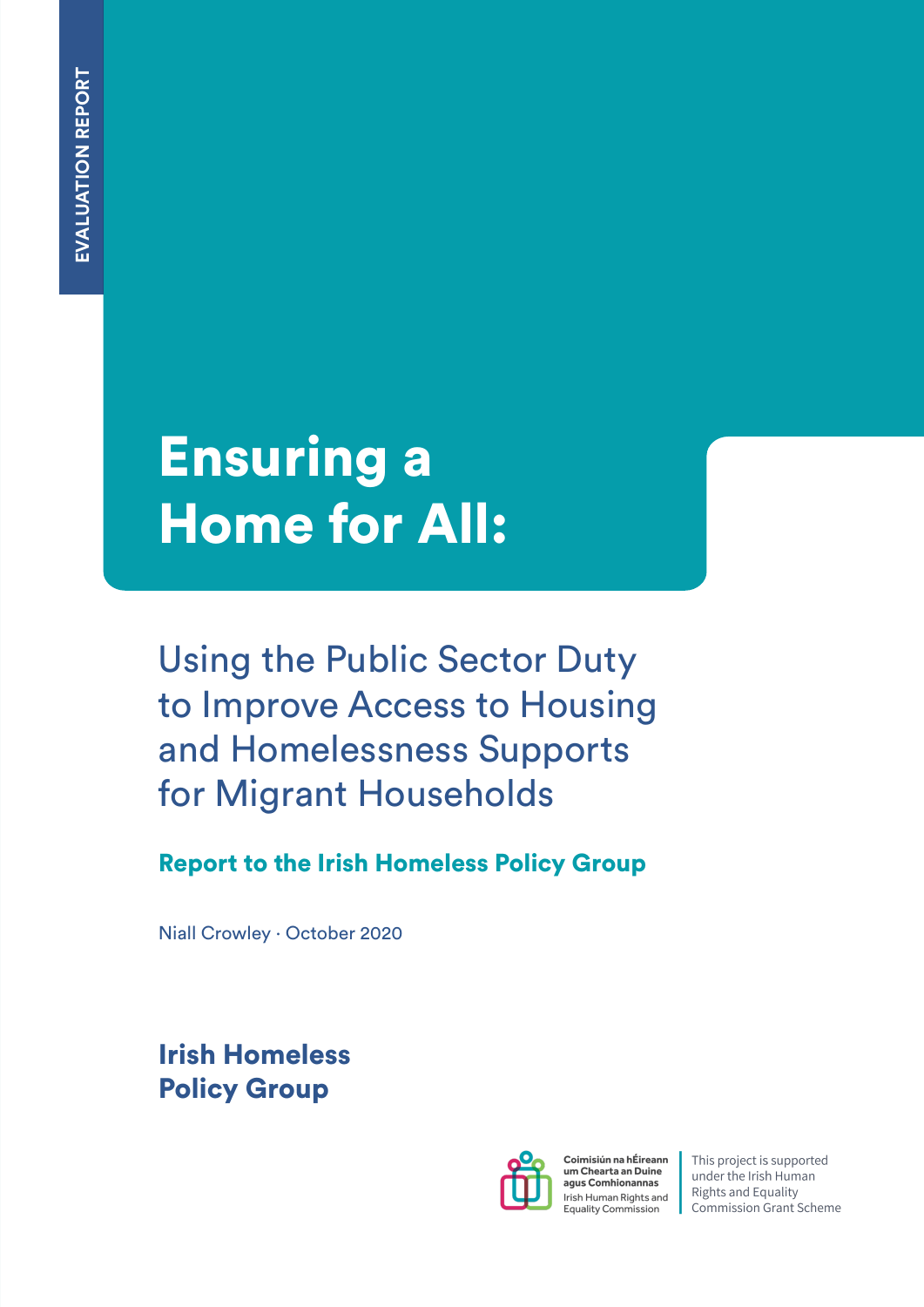# **Contents**

| <b>Introduction</b>                                         | O           |
|-------------------------------------------------------------|-------------|
| The Public Sector Equality and Human Rights Duty            | $\Omega$    |
| A Template for the Assessment Step in Implementing the Duty | 0           |
| Assessment of Equality and Human Rights Issues              | $\Omega$    |
| <b>Evidence Base</b>                                        | $\mathbf 0$ |
| Public policy, research, and policy submissions             | $\Omega$    |
| Service provider data and information                       | 0           |
| <b>Participative Process</b>                                | $\mathbf 0$ |
| Roundtable Seminar Minute                                   | 0           |
| A Framework to Address the Issues as Assessed               | $\Omega$    |
| <b>Framework to Address Issues</b>                          | $\Omega$    |
| The Duty as a Lever for Change                              | $\mathbf 0$ |
| <b>Local Authorities and the Duty</b>                       | $\Omega$    |
| <b>Civil Society Engagement</b>                             | O           |
| <b>Appendix 1: The Project</b>                              | O           |
| <b>Appendix 2: Local Authorities and the Duty</b>           | Ο           |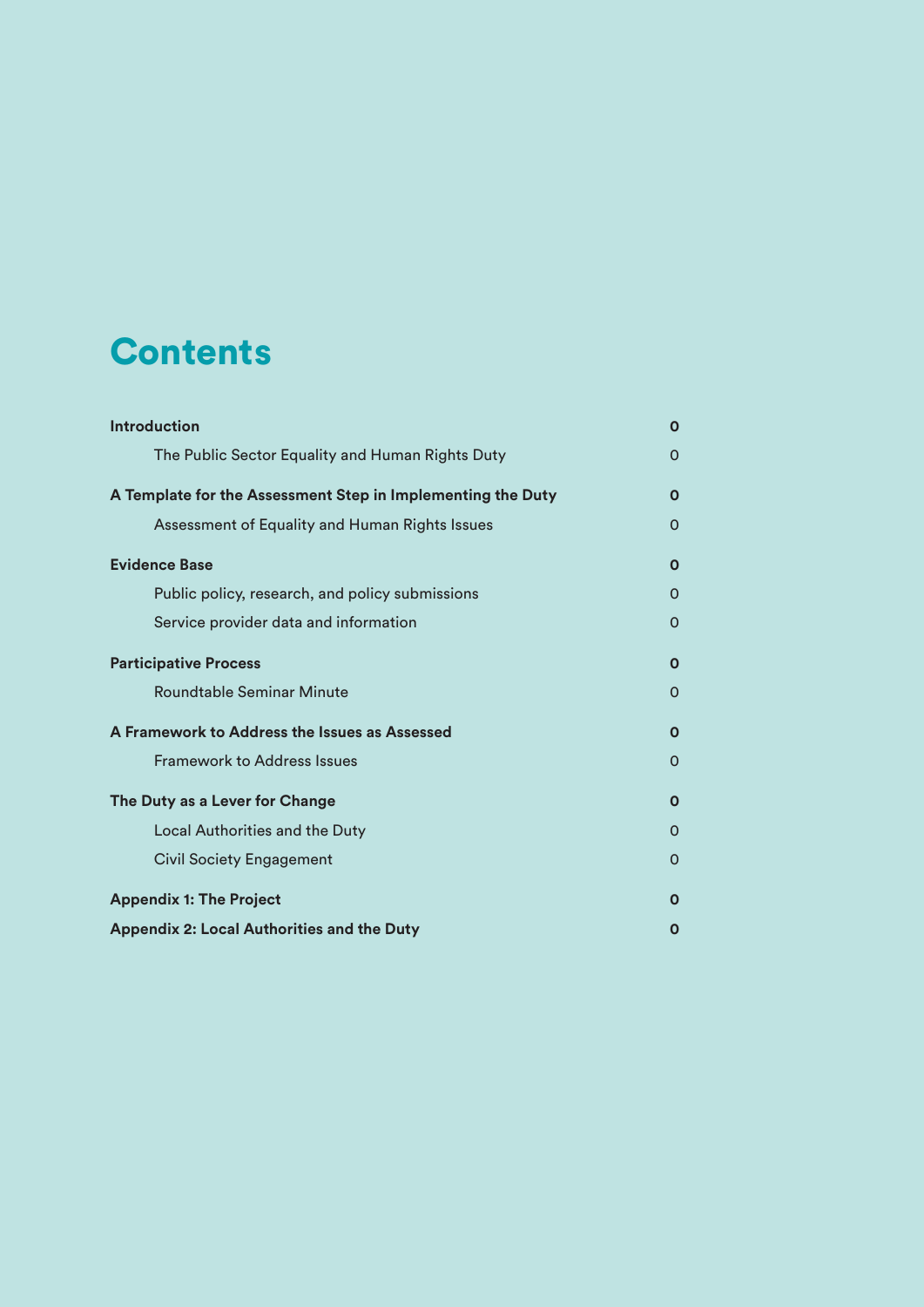# Introduction

This report is the outcome of a project of the Irish Homeless Policy Group, coordinated by Focus Ireland and funded by the Irish Human Rights and Equality Commission. Members of the Irish Homeless Policy Group include Focus Ireland, the Simon Communities, Threshold, Depaul, Mercy Law Resource Centre, Crosscare, Jesuit Centre for Faith and Justice, COPE Galway, the Society of St. Vincent de Paul and Respond.

This report<sup>1</sup> has been developed to support public authorities responsible for housing and homeless services to implement the public sector equality and human rights duty and to provide a platform for civil society participation and collaboration in this process. It reflects a shared ambition across public authorities and civil society organisations involved in housing and homeless services to realise the evident potential in an effective implementation of the duty.



1 See Appendix 1 for details of the project and its implementation.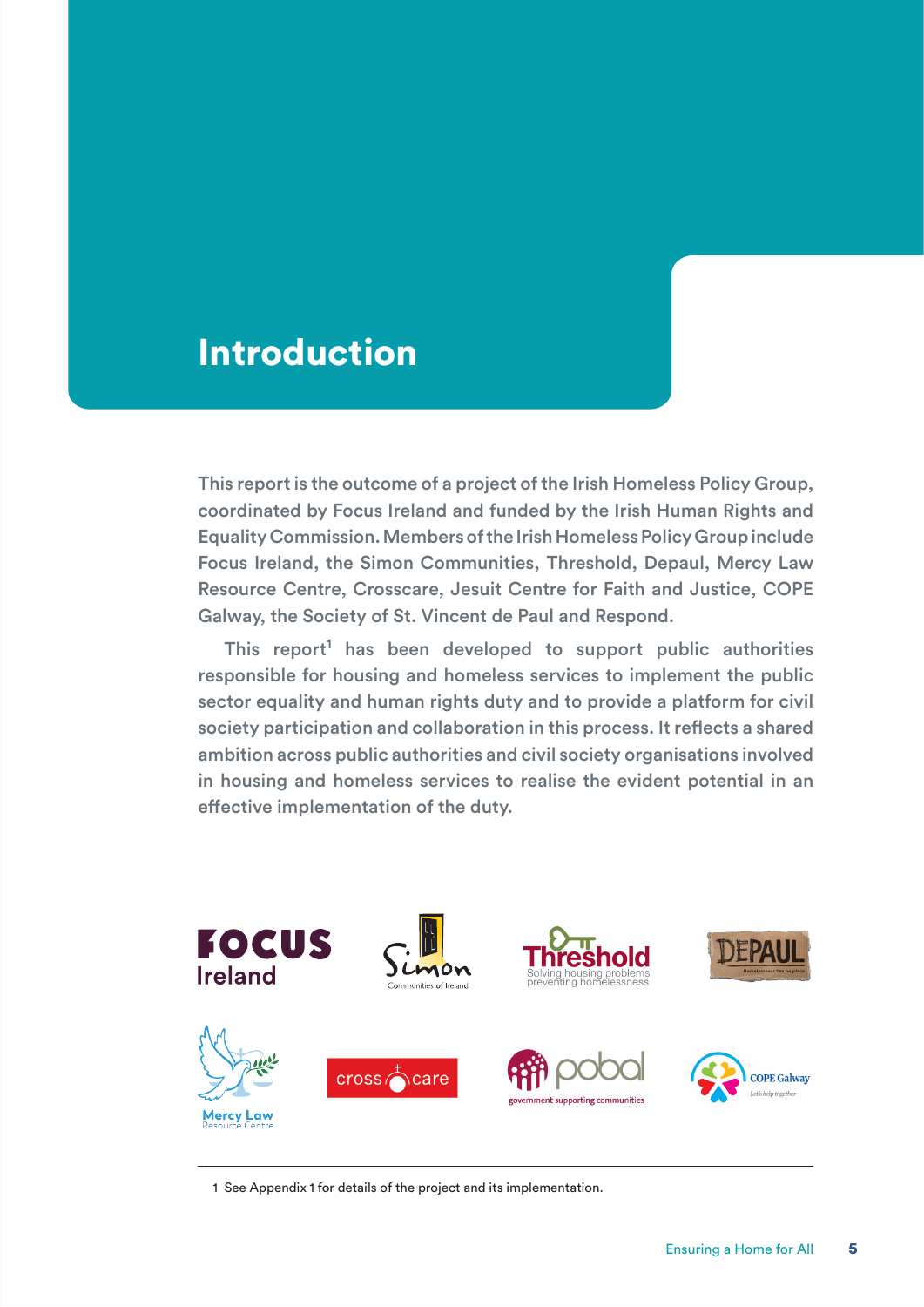### The Public Sector Equality and Human Rights Duty

Section 42 of the Irish Human Rights and Equality Commission Act 2014 establishes a statutory duty on public bodies, including local authorities, to have regard, in carrying out all their functions, to the need to eliminate discrimination, promote equality of opportunity, and protect human rights for staff and service users.

Public bodies must take three steps in implementing the Duty, to:

- $\sum$  assess the equality and human rights issues relevant to their work and their different functions;
- $\geq$  identify the policies, plans, and actions in place or proposed to be put in place to address these equality and human rights issues; and
- $\triangleright$  report annually on developments and achievement in addressing the issues.

These steps should be implemented as an integral part of strategic planning by public bodies, to enable a planned and systematic approach to addressing equality and human rights concerns by public bodies. The Irish Human Rights and Equality Commission (IHREC) has a mandate to support and enforce implementation of the Duty and has published guidance on its implementation<sup>2</sup>.

The guidance developed by the IHREC locates the Duty in the context of the Employment Equality Acts 1998–2015, the Equal Status Acts 2000–2015, and the European Convention on Human Rights Act 2003. It suggests that the focus for the assessment of equality and human rights issues should be on people from ten identified groups: people at risk of poverty and social exclusion and people across the nine grounds included in equality legislation, which includes the ground of 'race' which encompasses migrant households.

The IHREC guidance suggests that the assessment of equality and human rights issues should be evidence-based and participative.

Migrant households present a diversity, when compared to the general population, in their situation, experience, and identity. Situation refers to the social and economic status of the group and the resources available to them. Experience refers to the nature and quality of relationship with public institutions and the wider society for the group. Identity refers to the extent to which specific needs, that flow from how groups give expression to their identity, are met.

An examination of situation, experience, and identity of the group reveals the equality and human rights issues they experience. Migrant households comprise various groups, each with their own situation, experience and identity, including: asylum seekers, refugees, re-unified families, returning Irish emigrants, migrant parents of Irish born children, migrant students, Roma, and economic migrants.

<sup>2</sup> Implementing the Public Sector Equality and Human Rights Duty, Irish Human Rights and Equality Commission, Dublin, 2019.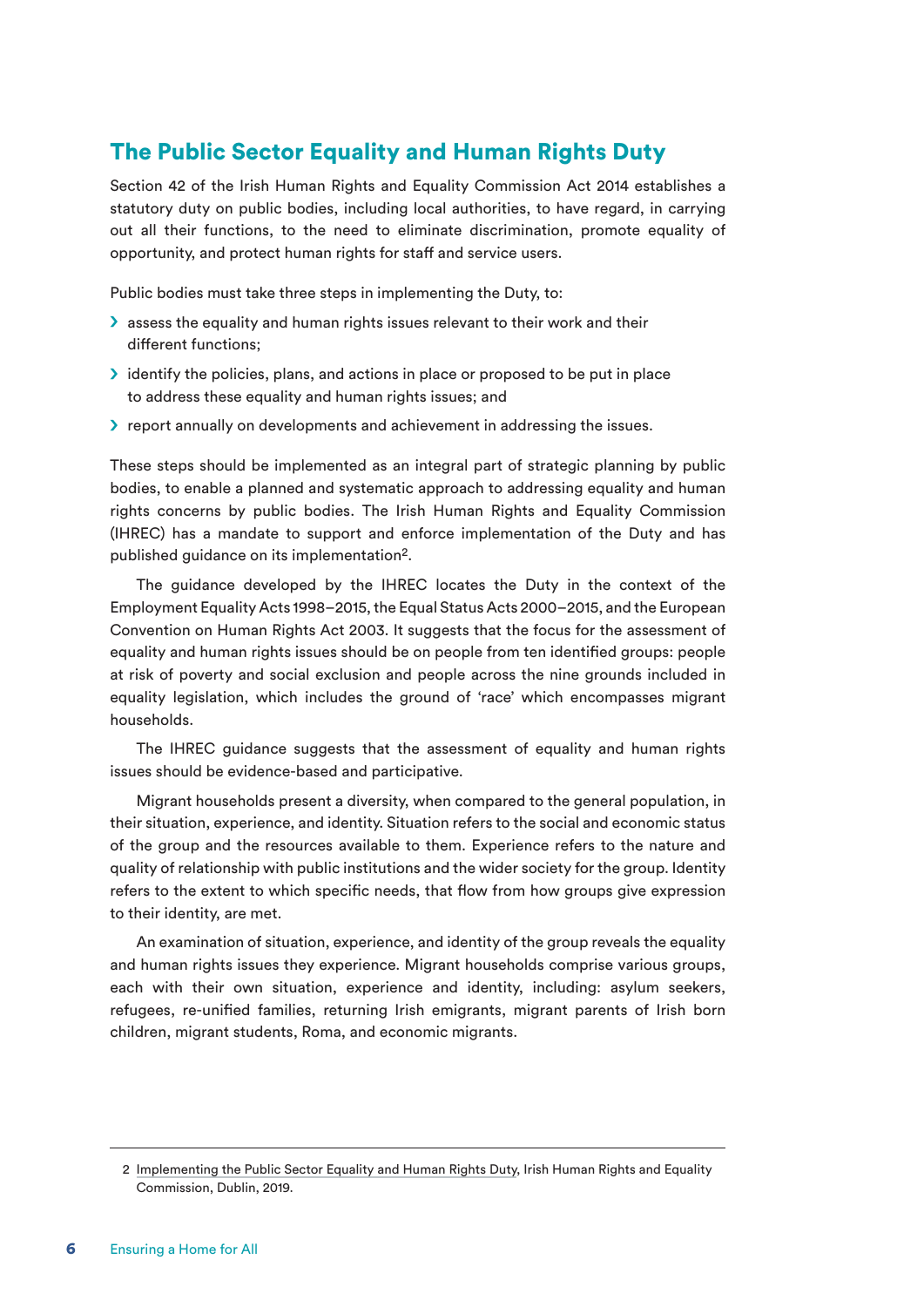A Template for the Assessment Step in Implementing the Duty

The first step by public bodies in implementing the Duty is to assess the equality and human rights issues facing the identified groups. This is the cornerstone of the Duty and underpins a planned and systematic approach by public authorities to equality and human rights issues relevant to their various functions.

This process is not an evaluation or assessment of the public authority. It is an examination of the situation, experience and identity of the identified groups to establish the equality and human rights issues they face. This provides an agenda for action by the public authority that can include areas where they are already taking action, and areas where further action might be needed.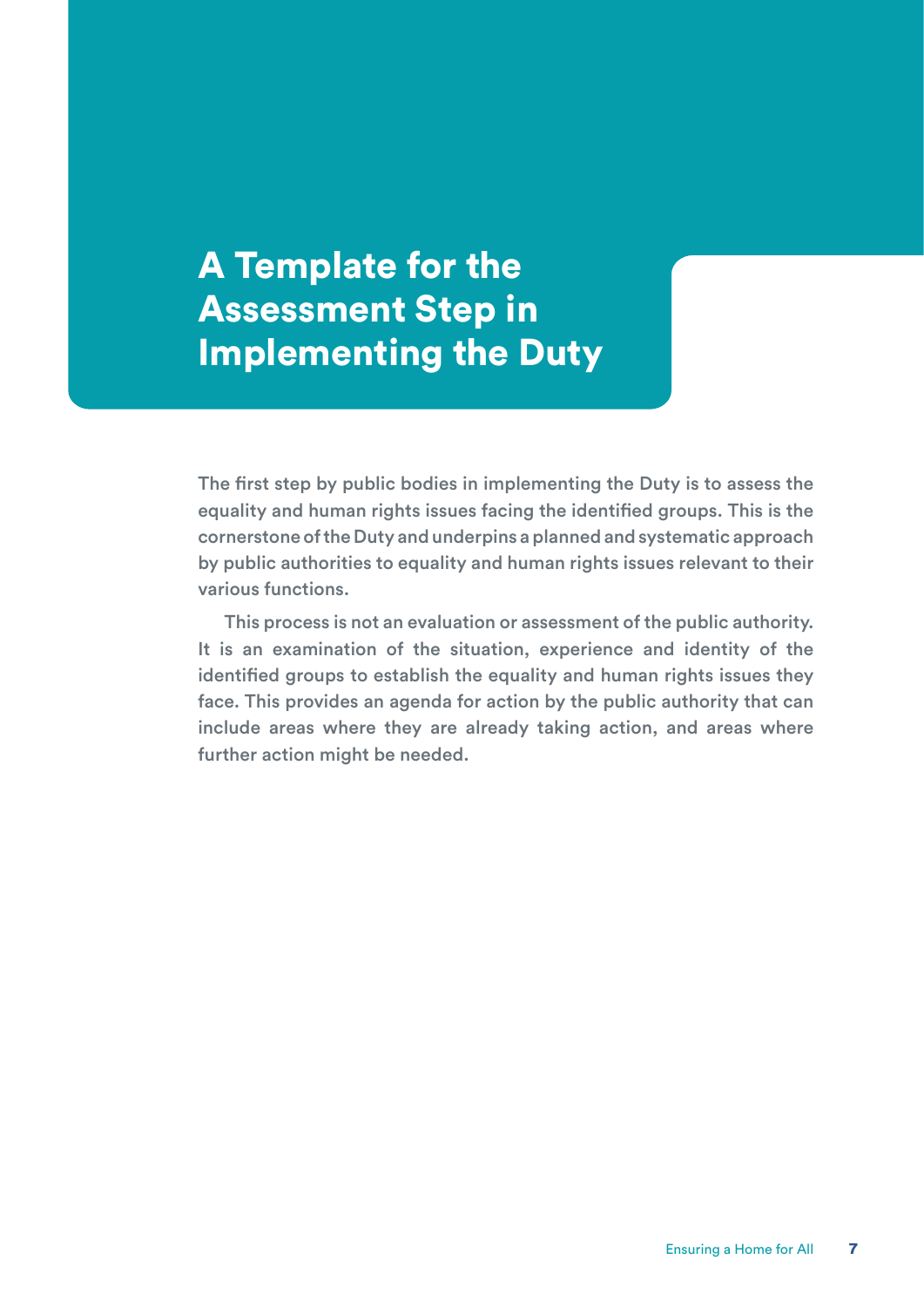### Assessment of Equality and Human Rights Issues

Equality and human rights issues in relation to the **situation** of the diversity of migrant households:

- 1 Homelessness.
- 2 Housing deprivation and poor-quality accommodation.
- **3** Overcrowded accommodation.
- 4 Poverty, irregular employment, and low wages.
- 5 Vulnerability due to legal status in relation to residency, including inadequate understanding of this legal status, and lack of appropriate responses to the vulnerability that arises on the part of service providers.

Equality and human rights issues in relation to the **experience** of the diversity of migrant households:

- 1 Racism in society, that can find expression within service provider organisations and that can underpin barriers of mistrust among service users in relation to service providers.
- 2 Discrimination, direct and indirect, and harassment from service providers and landlords.
- 3 Lack of knowledge and understanding of the service provision and the systems involved.
- 4 Lack of knowledge of rights and confidence to exercise those rights.
- 5 Isolation and lack of support networks.
- 6 Bureaucratic demands, including inappropriate requirements for documentation.
- 7 Provision of one-night-only emergency accommodation placements and provision of this form of accommodation over long periods of time.
- 8 Direct Provision for asylum seekers, and limited access to services for those in Direct Provision once granted refugee status.
- 9 Family reunification processes, including delays in access to supports, leading to homelessness and housing insecurity.
- 10 Previous experience of trauma and triggering of this in stressful contexts.

Equality and human rights issues in relation to the **identity** of the diversity of migrant households:

- 1 Lack of adaptation for cultural diversity in particular: language translation and interpretation; family composition; and faith imperatives.
- 2 Inflexibility in service design and service provision.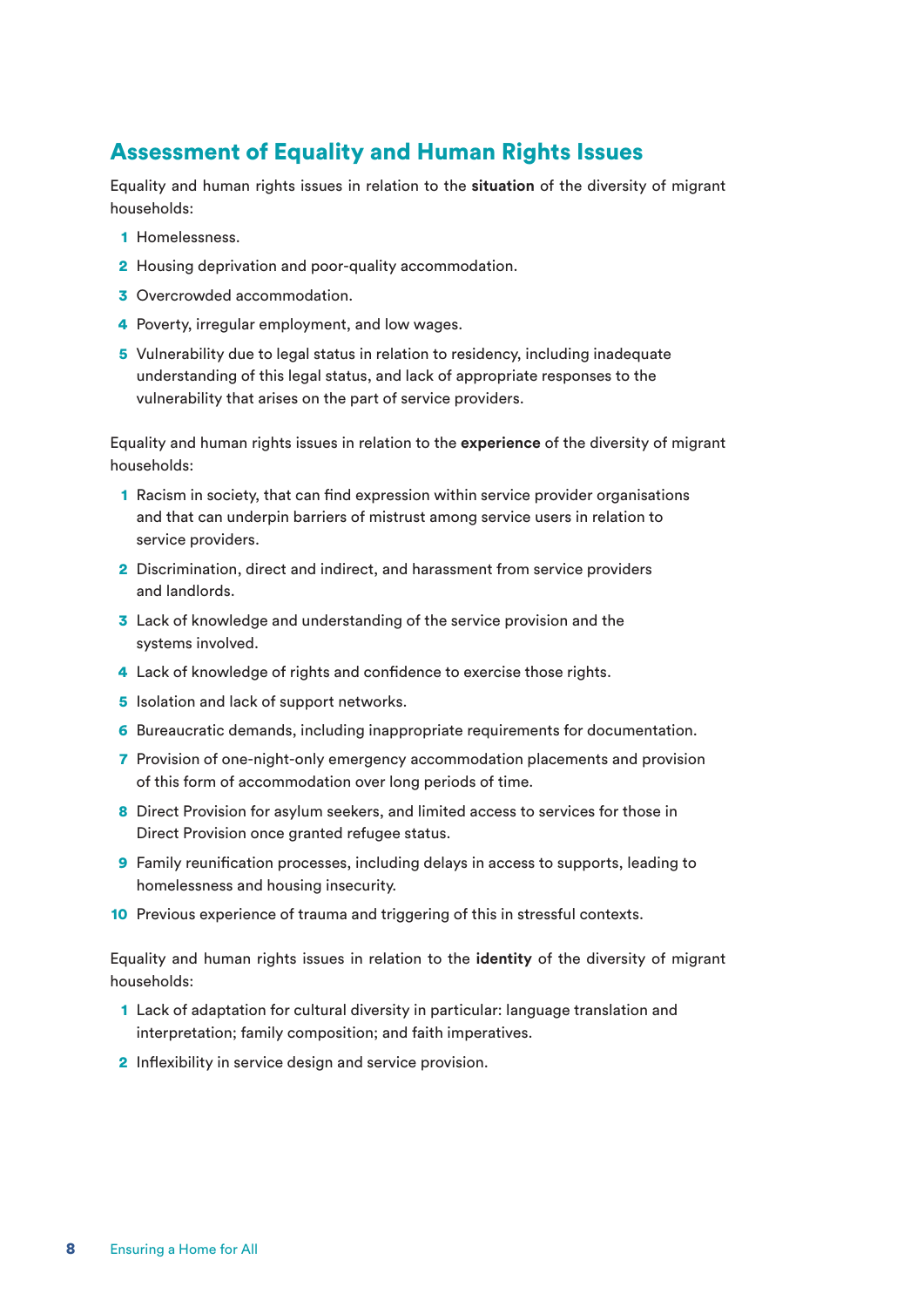# Evidence Base

The IHREC quidance $3$  for the implementation of the Duty, emphasises the need for the assessment of equality and human rights issues to be evidence-based. The guidance sets out possible data sources external to the public body, including. It Identifies possible data sources internal to the public body, including.

This assessment of equality and human rights issues of migrant households draw from data and information available in:

- S public policy strategies, national and local research carried out by public authorities or with publicly funded research bodies, research and policy submissions prepared by civil society organisations; and
- > data gathered by civil society organisation providing housing and homeless services to migrant households.

The evidence base is set out as a resource from which to assess and prioritise the relevant equality and human rights issues in the template provided. The data and information apply to the situation, experience, and identity of migrant households. They are not gathered as an assessment of all or any local authorities, and do not necessarily apply to all local authorities or to any specific local authority.

<sup>3</sup> Implementing the Public Sector Equality and Human Rights Duty, Irish Human Rights and Equality Commission, Dublin, 2019.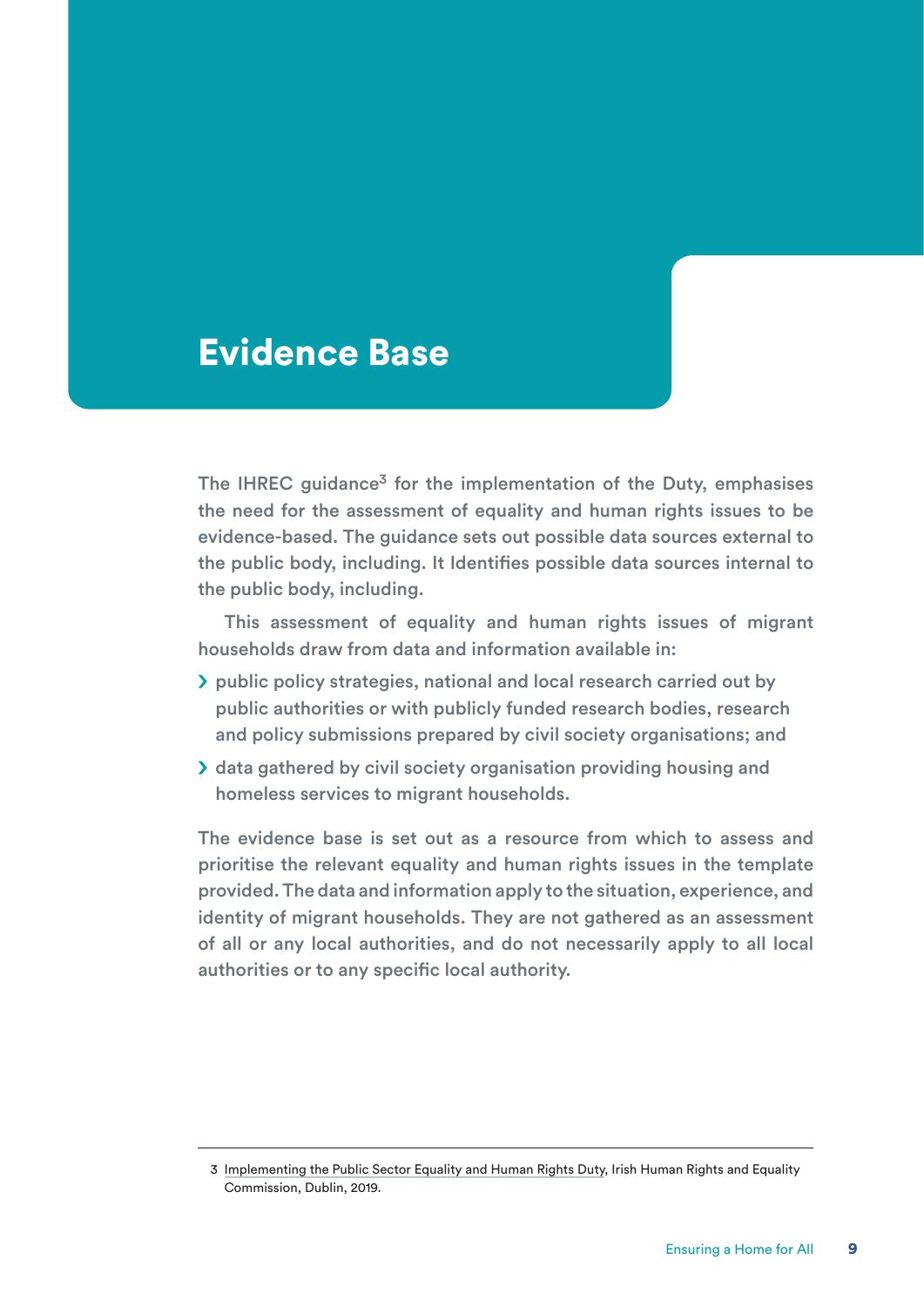### Public policy strategies, research, and policy submissions

The 'Migrant Integration Strategy: A blueprint for the future', published by the Department of Justice and Equality in 2017, makes no reference to housing and homelessness issues and thus is not a data source for this assessment. It does commit that 'Integration issues will be mainstreamed in the work of all appropriate Government Departments and agencies and addressed in their Strategy Statements, Annual Reports and other documents', noting that this includes the Department of Housing, Planning, Community and Local Government.

The strategy further commits that 'Initiatives will be undertaken aimed at increasing the number of migrant representatives in local authority fora, like Public Participation Networks (PPNs), and other representative fora', which participation could serve as a driver for implementation of the Duty.

The National Traveller and Roma Inclusion Strategy 2017–2021 includes reference to and data on Traveller accommodation but no reference to or data on Roma access to housing supports and homeless services.

The Roma in Ireland: a National Needs Assessment published by the Department of Justice and Equality and Pavee Point in 2018 provides data on the situation and experience of Roma in relation to housing and in relation to discrimination in housing provision. This report identified that of those surveyed:

- > 77.1% lived in private rented accommodation;
- > 93.3% experienced discrimination in accessing accommodation;
- > 44.8% experienced overcrowding in their accommodation;
- S Had a lack of basic facilities, where 4.4% had no bathroom; 12.4% had no kitchen; 13.5% had no fridge; and 9.6% had no cooker;
- 36.6% had no tenancy agreement; and
- > 45.7% had experienced homelessness, with 6% currently homeless.

The Irish Human Rights and Equality Commission and the ESRI published research on 'Discrimination and Inequality in Housing' in 2018, which includes data of relevance to the situation and experience of Black and minority ethnic groups. This research found that:

- $\triangleright$  Black people are five times more likely to report housing discrimination than White people;
- S Non-EU nationals are 1.7 times more likely to experience housing deprivation than Irish nationals;
- $\geq$  Non-EU nationals are 2.5 times more likely to live in overcrowded housing than Irish nationals; and
- S Nationals other than Irish nationals are substantially over-represented among those experiencing homelessness.

The Irish Human Rights and Equality Commission provide further information of relevance to the situation and experience of Black and Minority ethnic people in relation to housing and homelessness in its report 'Ireland and the Convention on the Elimination of Racial Discrimination' of 2019. This identified issues where: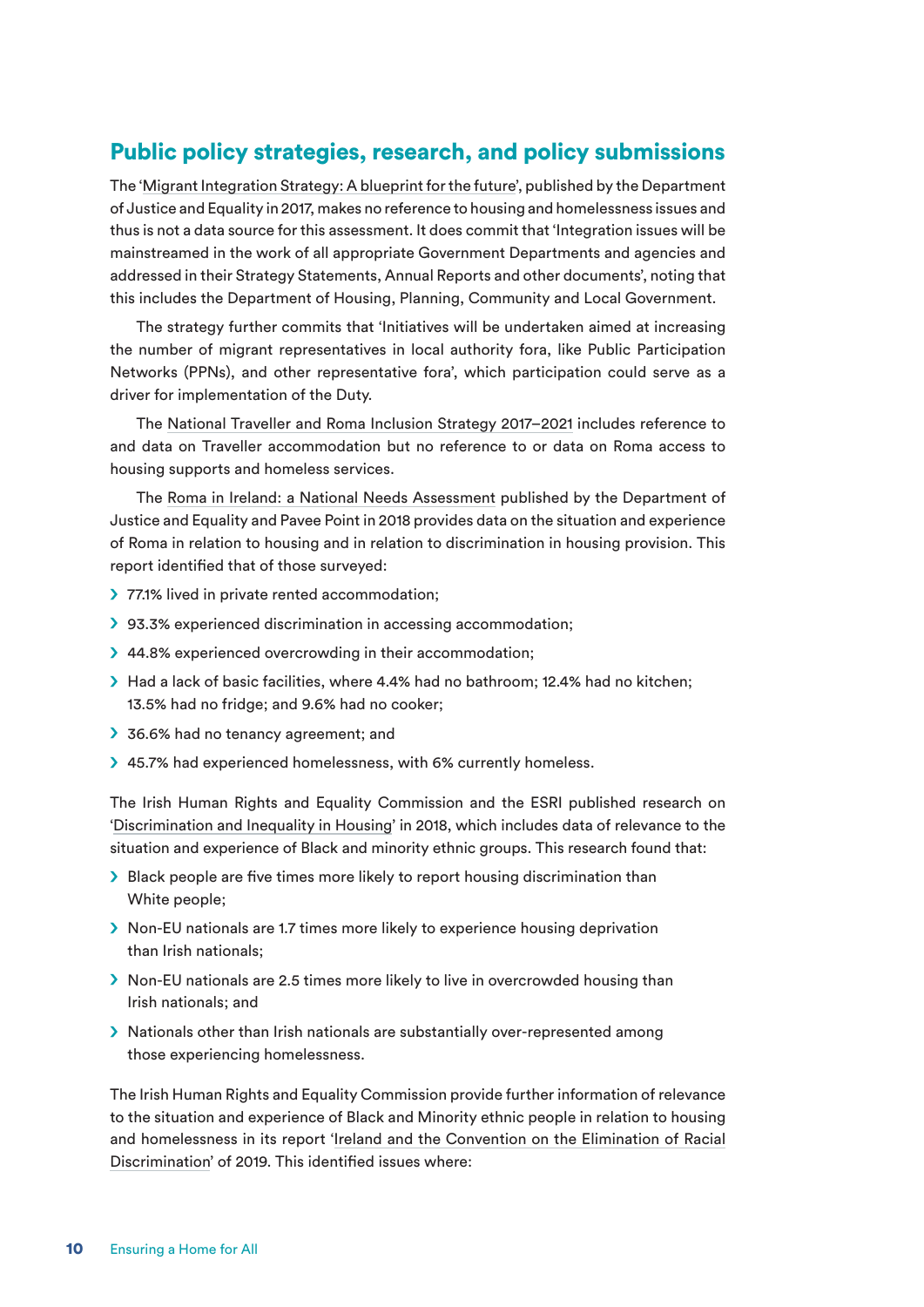- $\triangleright$  Black and minority ethnic people experience consistent and significant levels of discrimination across all sectors. and are subject for 'troubling attitudes' on the part of the majority population, where just under half of adults born in Ireland are found to believe that some cultures are superior to others.
- $\triangleright$  The application of Circular 41/2012<sup>4</sup> of the Department of Housing, Planning, & Local Government in practice might see unlawful refusals to both homeless and social housing services, amounting to discrimination on the ground of race.
- $\triangleright$  The application of the Habitual Residency Condition<sup>5</sup> can have a discriminatory impact on migrant and Roma families, given the particular challenges they face in meeting its conditions. Evidence of its use in relation to access to emergency accommodation was also noted.

'A Profile of Families Experiencing Homelessness in the Dublin Region 2016–2018' published by the Dublin Regional Homeless Executive identified that:

- > Lone parent, non-Irish national, and larger families were more susceptible to homelessness than other family types; and
- S 976 new families accessed homeless accommodation in the Dublin region in 2017 of which 67% were Irish families, 12% were EU (includes EEA) families, and 21% were non-EU families, reflecting an upward trend in total and in percentage of non-EU families.

In a policy submission made by **Crosscare Refugee Service** on 'Reunified Refugee Families and Homelessness' in 2018, particular difficulties were identified as being experienced by those with refugee status whose application for family reunification has been granted. These include:

- > Unable to source Housing Assistance Payment (HAP) tenancies for family members in advance of arrival prior to various administrative steps being completed on arrival;
- Sovercrowding and tenancy of sponsor put at risk:
- > Limited knowledge of services and how to access these;
- S Being rendered homeless or at risk of homelessness (32 Crosscare cases involving 153 individuals in this situation were noted);
- > Difficulties due to one-night-only provision of emergency accommodation with long waits for a rolling booking, in accessing the freephone services where these are provided, and in managing self-accommodation options;
- > Access to case management and support worker can be limited as a result of these difficulties;
- > Language barrier in absence of interpretation;
- > Triggering of previous trauma in emergency accommodation; and
- $\sum$  Negative impact on integration.
	- 4 Circular 41/2012 provides guidance to local authorities on 'access to social housing supports for non-Irish nationals'. in relation to Circular 41/2012. It should be noted that Circulars are policy documents designed to give guidance on the application of statute rather than giving effect to statue.
	- 5 Habitual Residence Condition is a condition that must be satisfied by a person in order to be eligible for most means tested social welfare payments. It came into effect from May 1st 2004 following the enlargement of the European Union.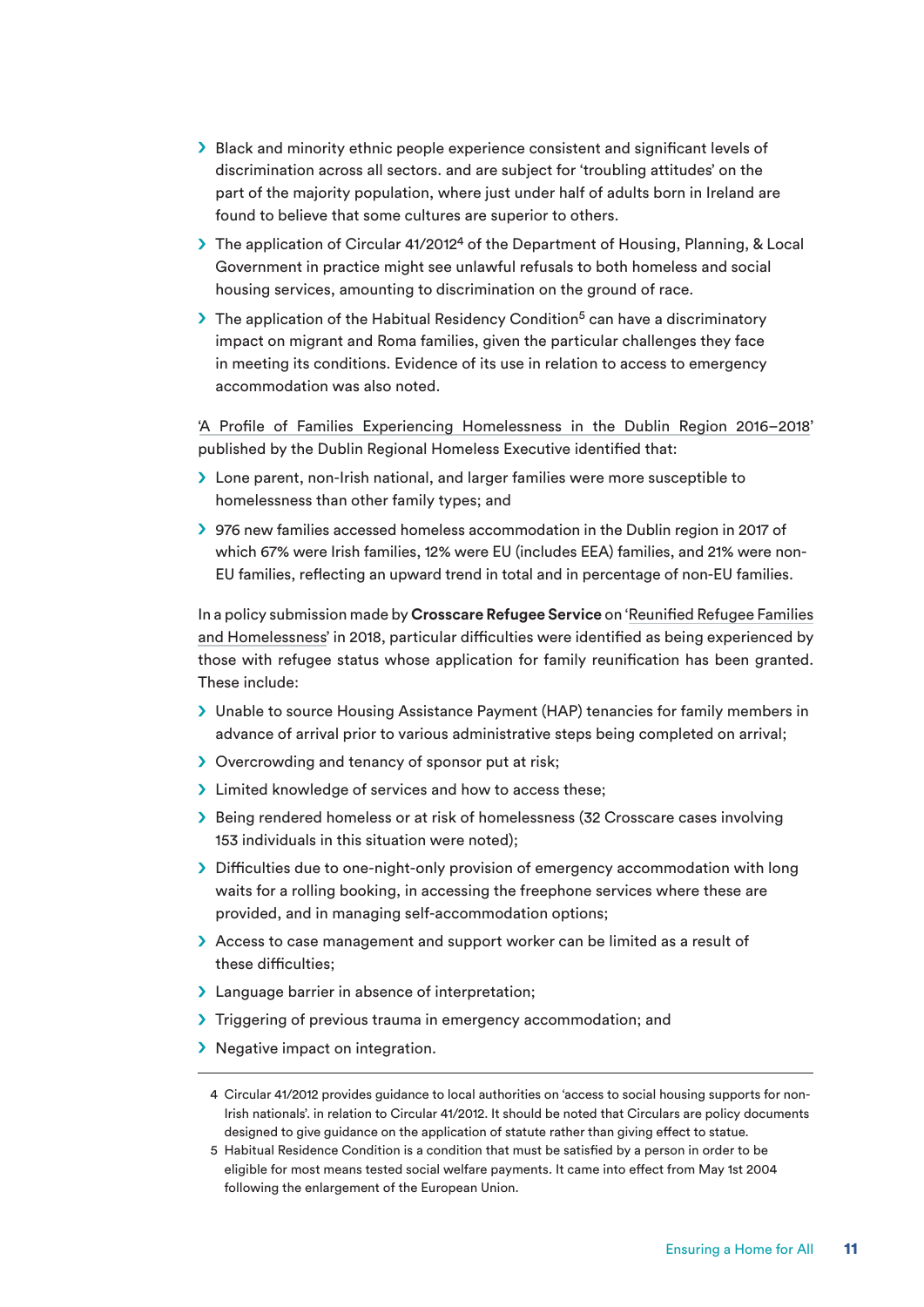In a subsequent working document prepared in 2020, Crosscare Refugee Service noted 'a significant regression in systematic practices that is putting reunified refugee families further at risk with longer delays in access to immediately required basic supports' and 'a notable increase in the severity of cases presenting to the service'. It notes that families seeking support from the service have been on the increase, with a total of 25 cases of reunified refugee families presented from January 2018 to November 2019. Six of these families were separated in homeless services.

Several changes to practice in supporting reunified refugee families are identified as compounding barriers for these families to access accommodation and extending the duration of homelessness spent in one-night-only emergency accommodation. These include:

- $\sum$  Increased delays and restriction with registration with GNIB, with an estimated waiting period of up to two months for an appointment for new registration on the online booking system in 2019.
- S Increased delays with registration for PPS numbers, with the estimated waiting period for PPSN registration currently standing at eight weeks.
- > Increased delays with and inconsistency in access to social protection, with noncompliance noted with operational guidelines and case law.

This is leading to extensive stays in one-night-only emergency accommodation for these families with access denied to rolling-booking emergency accommodation, HAP and secure private rented accommodation, and income and welfare supports.

Research published in 2019, by Crosscare Refugee Service, on 'Coming Home in Crisis: Experiences of Irish emigrants returning in crisis situations' notes the recent trend of emigrants returning from conflict zones. 'Dual-nationality and naturalised citizens of Black, Asian and minority ethnic communities or heritage' are present among these returned Irish emigrants. These particular groups were found to experience discrimination and issues of access to emergency accommodation and social welfare, with poor recognition of their rights and entitlements by authorities on their return to Ireland.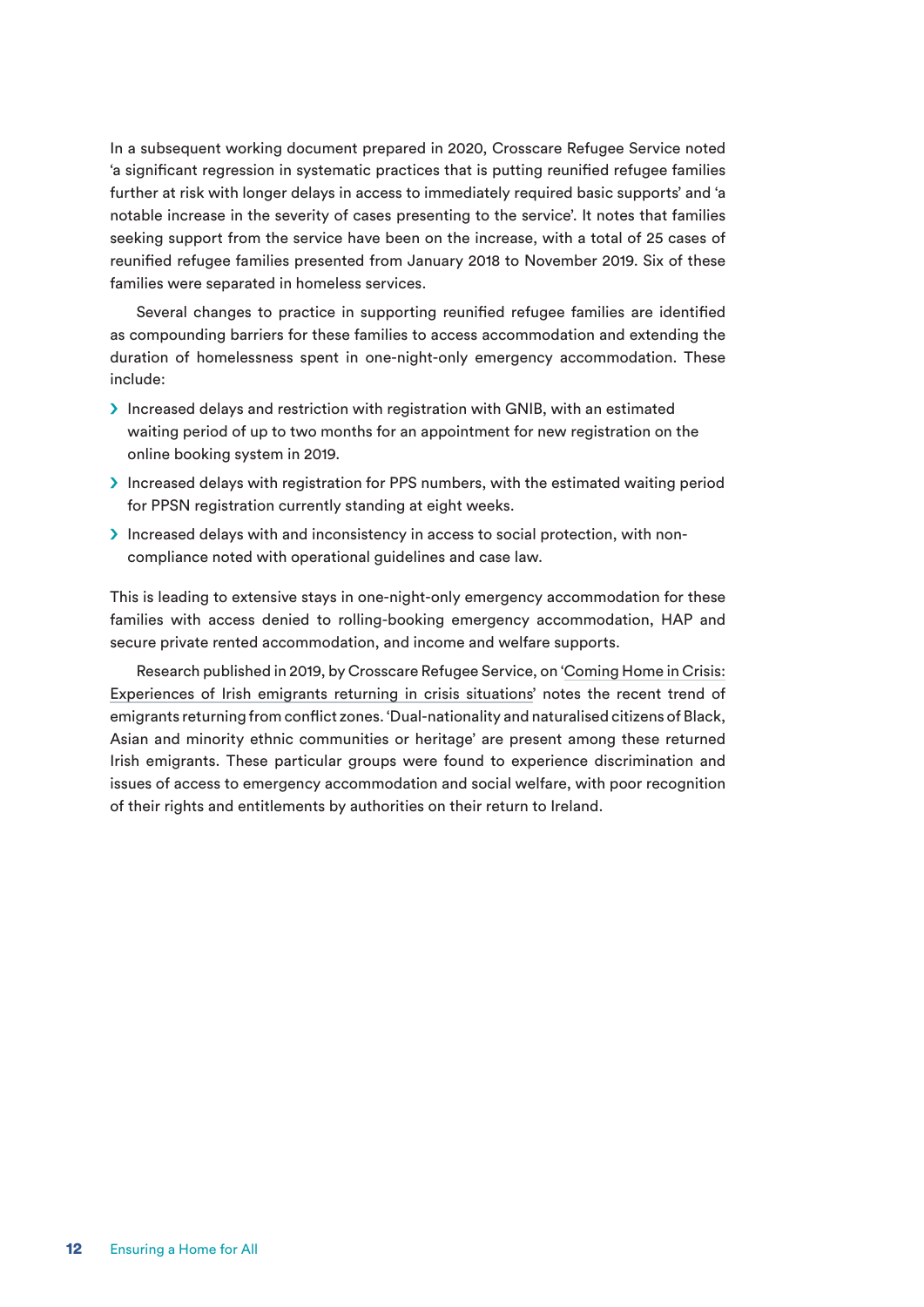### Service provider data and information

**Threshold** gathered data on the ethnicity of their clients over a week from 27th to 31st January 2020. These clients principally come from the private rented sector. Threshold staff used the census ethnicity question in this exercise:

#### What is your ethnic or cultural background?

| А. | White                            |
|----|----------------------------------|
|    | Irish                            |
|    | Irish Traveller                  |
|    | Any other White background       |
| В. | - Black or Black Irish           |
|    | African                          |
|    | Any other Black background       |
|    | C. Asian or Asian Irish          |
|    | Chinese                          |
|    | Any other Asian background       |
| D. | Other including mixed background |

Table: Census Data Question, CSO, 2016.

The ethnicity data gathered allows comparison between the situation and experience of clients who identified as Black or Black Irish, Asian or Asian White, and any other White background with clients who identified as any other White background. This allows identification of any specificity in the situation and experience of migrant households, and of different groups of migrant households.

Three main issues were presented by Threshold clients in this period: tenancy termination, rent review or rent increase, and issues with Housing Assistance Payment (HAP), Rental Accommodation Scheme (RAS), or Rent Supplement. The most noticeable difference between the Black and minority ethnic groups and the White Irish group relates to rates of tenancy termination. Black and minority ethnic clients appear to be significantly more vulnerable in relation to this.

|                                                                              | <b>Number</b> | <b>Tenancy</b><br><b>Termination</b> | <b>Rent Review/</b><br>Increase | HAP/<br><b>RAS/Rent</b><br><b>Supplement</b> |
|------------------------------------------------------------------------------|---------------|--------------------------------------|---------------------------------|----------------------------------------------|
| <b>Total Clients</b>                                                         | 682 Clients   | 32% (315)                            | $12\%$ (85)                     | 9% (59)                                      |
| <b>White Irish</b>                                                           | 325 Clients   | 28% (92)                             | $12\%$ (38)                     | $10\%$ (33)                                  |
| Asian or Asian Irish -<br><b>Chinese or Other Asian</b><br><b>Background</b> | 17 Clients    | $53\%$ (9)                           | $12\%$ (2)                      | $0\%$ (0)                                    |
| Black or Black Irish -<br>African or Other Black<br><b>Background</b>        | 33 Clients    | 45% (15)                             | $12\%$ (4)                      | $9\%$ (3)                                    |
| White - Other White<br><b>Background</b>                                     | 141 Clients   | 38% (53)                             | 13% (18)                        | $9\%$ (12)                                   |

Table: Client Ethnicity and Tenancy Issues, Threshold, 27 to 31 January 2020.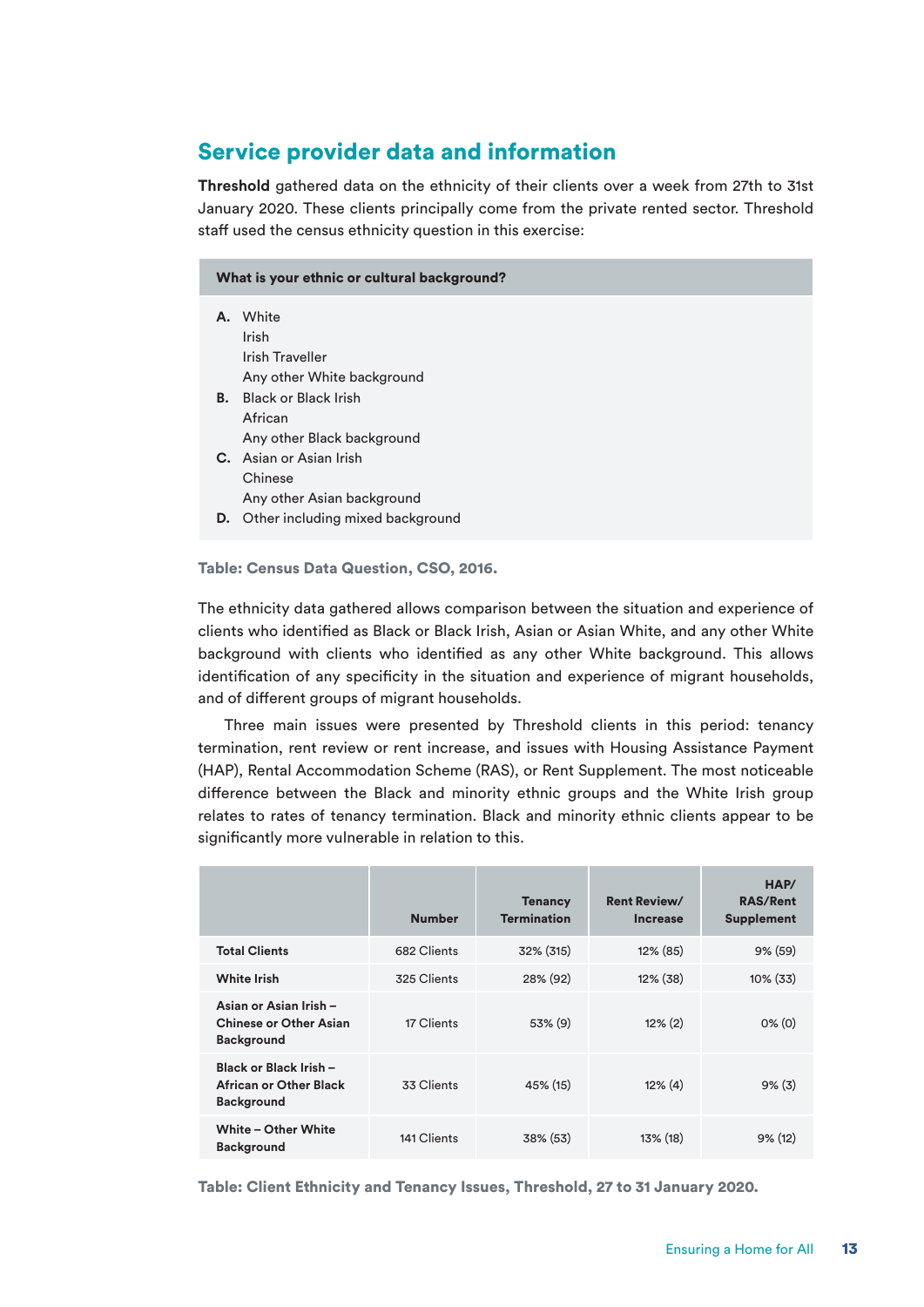The clients identified the reasons they were being given for termination of tenancy. Arrears, landlord or family moving in, premises being renovated, or premises being sold emerge to a greater extent among Black and minority ethnic clients.

|                                                                    | <b>Total</b><br><b>Clients</b> | <b>White Irish</b><br>(325 clients) | Asian or<br><b>Asian Irish</b><br>(17 clients) | <b>Black or</b><br><b>Black Irish</b><br>(33 clients) | <b>Other White</b><br><b>Background</b><br>(141 clients) |
|--------------------------------------------------------------------|--------------------------------|-------------------------------------|------------------------------------------------|-------------------------------------------------------|----------------------------------------------------------|
| <b>Arrears</b>                                                     | 16                             | 6(2%)                               | 2(12%)                                         | $\Omega$                                              | 6(4%)                                                    |
| <b>Cannot afford rent</b>                                          | $\mathbf{1}$                   | $\circ$                             | $\Omega$                                       | $\Omega$                                              | 1(1%)                                                    |
| Landlord in breach of<br>obligations                               | $\mathbf{1}$                   | $\mathsf{O}$                        | $\Omega$                                       | $\mathsf{O}$                                          | 1(1%)                                                    |
| <b>Landlord or family</b><br>move in                               | 29                             | 11(3%)                              | 2(12%)                                         | 4 (12%)                                               | 4(3%)                                                    |
| Noise/anti-social<br>behaviour                                     | 6                              | 3(1%)                               | $\Omega$                                       | 1(3%)                                                 | 2(1%)                                                    |
| Property no longer<br>big enough                                   | $\overline{2}$                 | 1(0%)                               | $\Omega$                                       | $\Omega$                                              | $\Omega$                                                 |
| Purchasing own home                                                | $\mathbf{1}$                   | 1(0%)                               | $\Omega$                                       | $\Omega$                                              | $\Omega$                                                 |
| <b>Relationship</b><br>breakdown - tenant<br>notice of termination | $\mathbf{1}$                   | $\Omega$                            | $\Omega$                                       | $\Omega$                                              | $\Omega$                                                 |
| <b>Renovation</b>                                                  | 12                             | 4(%)                                | 1(6%)                                          | 2(6%)                                                 | 2(1%)                                                    |
| Repossess/receiver                                                 | 3                              | 2(%)                                | $\Omega$                                       | $\Omega$                                              | $\Omega$                                                 |
| Section 34(b)                                                      | 6                              | 2(1%)                               | $\circ$                                        | $\mathsf{o}$                                          | 3(2%)                                                    |
| <b>Landlord selling</b>                                            | 87                             | 33 (10%)                            | 3(18%)                                         | 6(18%)                                                | 23 (16%)                                                 |
| Other                                                              | 21                             | 11(3%)                              | $\Omega$                                       | $\Omega$                                              | 5(4%)                                                    |
| No reason                                                          | 9                              | 6(2%)                               | $\Omega$                                       | $\Omega$                                              | 1(1%)                                                    |

Table: Tenancy Termination Reasons and Client Ethnicity, Threshold, 27 to 31 January 2020

Some clients identified if they were on HAP, RAS, or Rent Supplement and some if they were not. No clear pattern emerges of specific situations for the different groups. This might relate to the legal status in relation to residency of some clients or their current housing situation or their labour market participation.

|                                              | <b>Total</b><br><b>Clients</b> | <b>White Irish</b><br>$(325$ clients) | Asian or<br><b>Asian Irish</b><br>(17 clients) | <b>Black or</b><br><b>Black Irish</b><br>(33 clients) | <b>Other White</b><br><b>Background</b><br>$(141$ clients) |
|----------------------------------------------|--------------------------------|---------------------------------------|------------------------------------------------|-------------------------------------------------------|------------------------------------------------------------|
| <b>HAP</b>                                   | 32                             | 13 (4%)                               | 1(6%)                                          | 1(3%)                                                 | 10(7%)                                                     |
| <b>Rent Supplement</b>                       | 24                             | 8(3%)                                 | $\circ$                                        | 3(9%)                                                 | 8(6%)                                                      |
| <b>RAS</b>                                   | 3                              | 1(0%)                                 | $\Omega$                                       | 1(3%)                                                 | 1(1%)                                                      |
| Not on HAP, RAS or<br><b>Rent Supplement</b> | 57                             | 29 (9%)                               | $\mathbf 0$                                    | 4(12%)                                                | 12 (9%)                                                    |

Table: Rent Supports and Client Ethnicity, Threshold, 27 to 31 January 2020.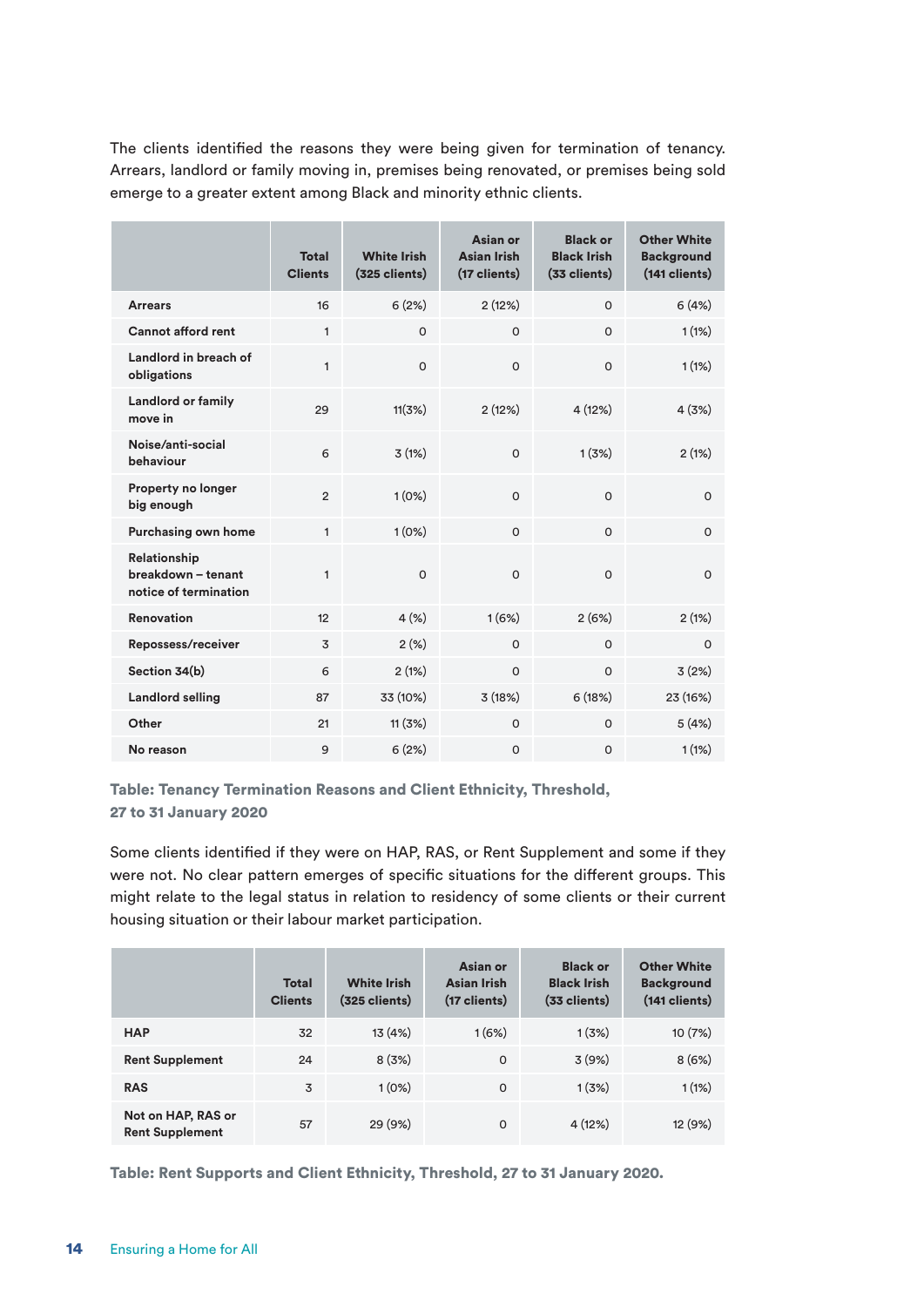**Depaul** gathered and analysed data on referrals received from the nine Direct Provision centres that it started to work with in 2019. During 2019, 300 households that had been granted refugee status but faced difficulties in securing their own accommodation, were referred to Depaul. There were 710 people in these households. The centres are in Monaghan, Dundalk, Galway (2), Sligo, Mayo, Meath, Dublin (2).

The table below shows the length of time these households remained in Direct Provision since having their refugee status granted. This data on the 300 families was reviewed as a data snapshot in May 2020. Households are recorded as waiting for significant periods of time. While it is clear that this remains at issue, the provision of a targeted support service during 2019 has improved the situation.

|                                                       | Up to<br><b>6 Months</b> | Up to<br>1 Year | Up to<br>2 Years | Up to<br><b>3 Years</b> | Over<br><b>3 Years</b> |
|-------------------------------------------------------|--------------------------|-----------------|------------------|-------------------------|------------------------|
| <b>Total Households</b>                               | 86                       | 99              | 87               | 22                      | 6                      |
| Those who had moved<br>on by May 2020                 | 79                       | 55              | 61               | 11                      | 3                      |
| <b>Those still in Direct</b><br>Provision in May 2020 | 7                        | 44              | 26               | 11                      | 3                      |

Table: Length of time in Direct Provision from granting of refugee status, Depaul, May 2020.

The data snapshot for May 2020 on these 300 families establishes a range of difficulties experienced by 107 of these households in registering with the local authority and accessing (Housing Assistance Payment) HAP, with some households experiencing more than one of these difficulties as set out in the table below:

| Local<br><b>Authority:</b><br>Local<br>connection<br>issue | Local<br><b>Authority:</b><br><b>Immigration</b><br>status.<br>stamps,<br><b>GNIB</b> issues | Local<br><b>Authority:</b><br>Documents.<br>affidavits<br><i>issues</i> | Local<br><b>Authority:</b><br><b>Family</b><br>composition<br><i>issues</i> | Local<br><b>Authority:</b><br>Other<br><i>issues</i> | HAP:<br>income,<br>social<br>welfare,<br>student<br><i>issues</i> | HAP:<br>Deposit.<br>1 <sup>st</sup> month's<br>rent, top-up<br>limit, Uplift<br>issues | HAP:<br>Other |
|------------------------------------------------------------|----------------------------------------------------------------------------------------------|-------------------------------------------------------------------------|-----------------------------------------------------------------------------|------------------------------------------------------|-------------------------------------------------------------------|----------------------------------------------------------------------------------------|---------------|
| 27                                                         | 19                                                                                           | 36                                                                      | 20                                                                          | 16                                                   | 19                                                                | 50                                                                                     | 15            |

Table: Difficulties for those leaving Direct Provision to register and access HAP, Depaul, May 2020.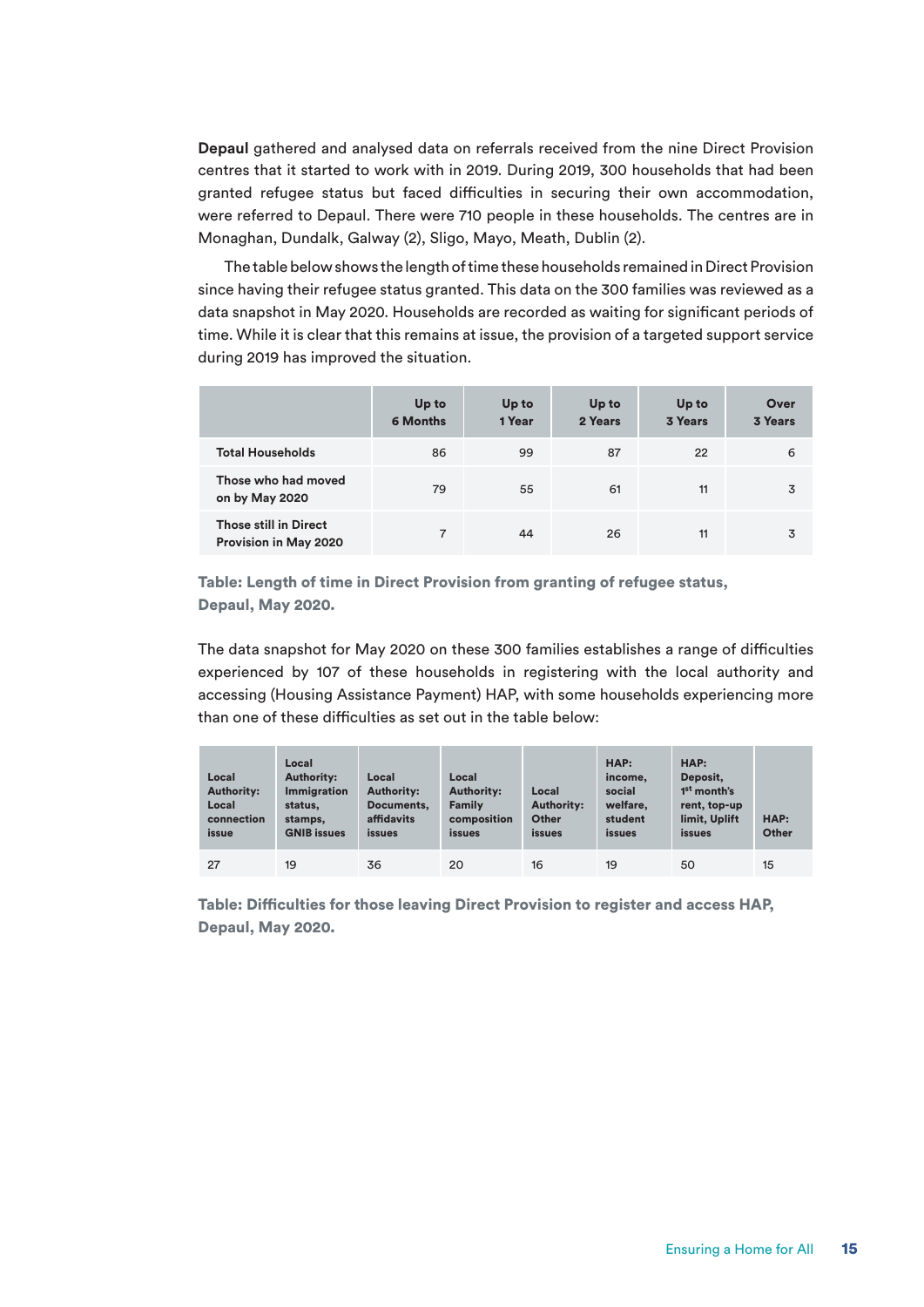The snapshot data for May 2020 on these 300 families establishes a range of difficulties experienced by 189 of these households in dealing with landlords in the private rented sector for households seeking to leave Direct Provision after being granted refugee status, with some households experiencing more than one of these difficulties as set out in the table below:

| Landlords or<br>agents not<br>accepting<br><b>HAP, including</b><br>issue of not<br>having tax<br>clearance | Lack of<br>work<br>references<br>or other<br>landlord<br>references | Language<br>and<br>confidence<br><b>barriers</b> | <b>Landlords</b><br>unwilling<br>to wait for<br>processing<br>times<br>reauired | <b>Perceived</b><br>discrimination<br>on ground of<br>race or refugee<br>status or<br>being in Direct<br><b>Provision</b> | <b>Barriers of</b><br>language,<br>confidence.<br>lack of<br>knowledge<br>of the<br>system | <b>Barriers</b><br>to get to<br>viewing,<br>including<br>transport | Other |
|-------------------------------------------------------------------------------------------------------------|---------------------------------------------------------------------|--------------------------------------------------|---------------------------------------------------------------------------------|---------------------------------------------------------------------------------------------------------------------------|--------------------------------------------------------------------------------------------|--------------------------------------------------------------------|-------|
| 140                                                                                                         | 151                                                                 | 33                                               | 33                                                                              | 88                                                                                                                        | 134                                                                                        | 145                                                                | 7     |

Table: Difficulties for those leaving Direct Provision in engaging with landlords, Depaul, May 2020

The snapshot data for May 2020 identifies that 105 households, of the 209 households who had moved on by May 2020, required additional assistance over time to settle in.

The Depaul Migrant Homeless Action Team analysed their contact data with individuals in private emergency accommodation, people in one-night-only emergency accommodation provision, over the first week and a half of September 2019. There is an over-representation for EU and non-EU nationals evident from the table below.

|              | <b>Total</b><br><b>Clients</b> | <b>Successfully</b><br>registered as<br>homeless with<br>local authority | <b>Not</b><br>registered/<br>no consent | <b>Rejected for</b><br>registration | <b>Registration</b><br>postponed/<br>deferred | <b>Registration</b><br>application<br>cancelled/<br>closed |
|--------------|--------------------------------|--------------------------------------------------------------------------|-----------------------------------------|-------------------------------------|-----------------------------------------------|------------------------------------------------------------|
| <b>Irish</b> | 220                            | 118                                                                      | 49                                      | $\overline{2}$                      | 40                                            | 11                                                         |
| EU           | 137                            | 39                                                                       | 48                                      | 11                                  | 35                                            | 4                                                          |
| Non-EU       | 69                             | 25                                                                       | 26                                      | $\overline{2}$                      | 16                                            | $\Omega$                                                   |
| Other        | 21                             | 3                                                                        | 17                                      | $\circ$                             | 1                                             | $\Omega$                                                   |
| <b>Total</b> | 447                            | 185                                                                      | 140                                     | 15                                  | 92                                            | 15                                                         |

Table: Clients in private emergency accommodation and one-night-only emergency accommodation by ethnicity, Depaul, September 2019.

**Crosscare Information and Advocacy Service** analysed data from the 381 families experiencing homelessness that presented to their services during 2019, with particular reference to the one-night-only provision of emergency accommodation.

123 (32%) of these families had at some point accessed one-night-only provision of emergency accommodation or were still accessing this provision. 18 (14.6%) of these 123 families had Irish citizenship, 82 (66.7%) had European Economic Area (EEA) citizenship, and 23 (18.7%) were of Non-EEA citizenship.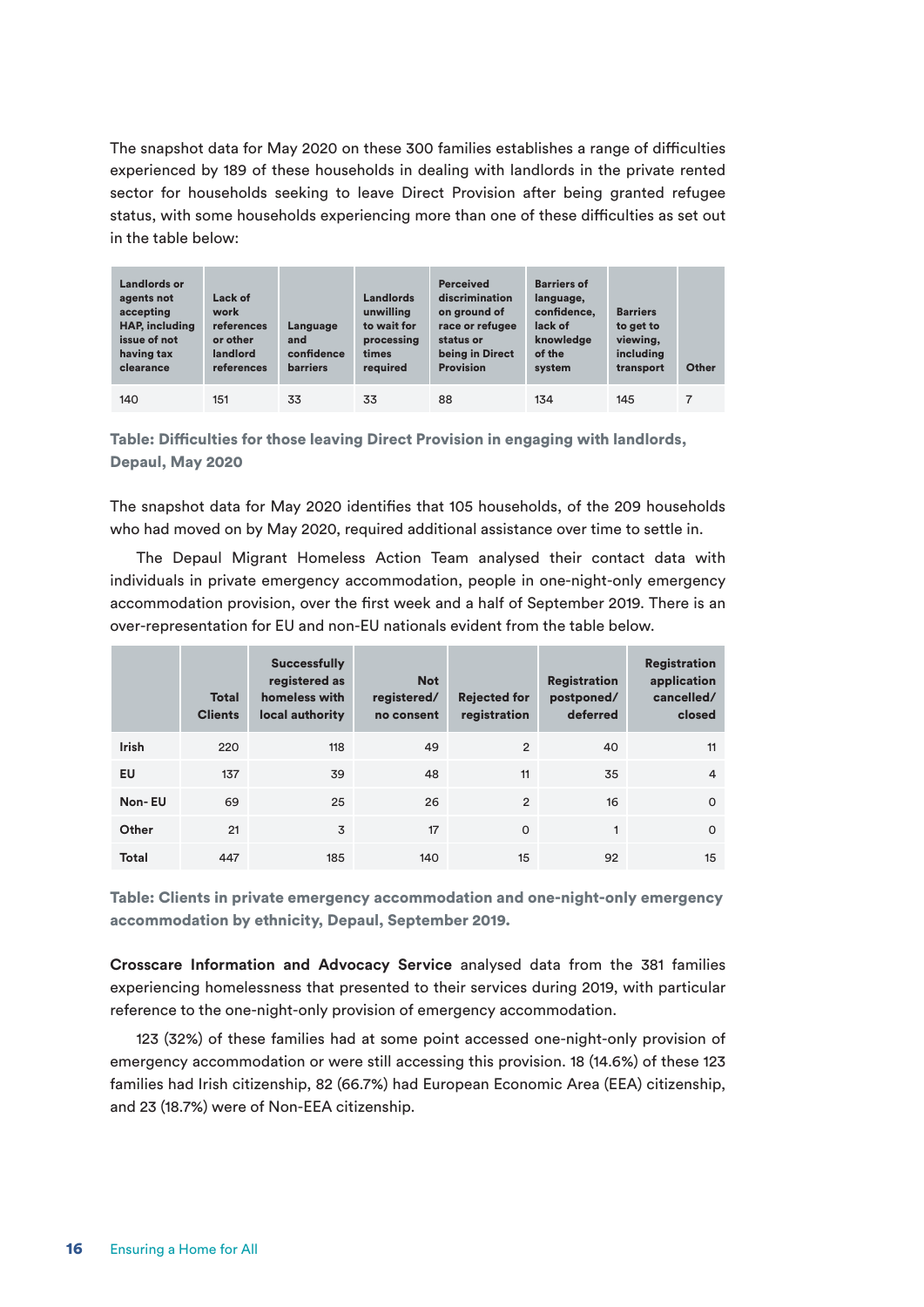These 123 families included:

- $\geq$  324 children and 225 adults
- S 51 (41.8%) families with 3 or more children and 18 (14.6%) families with 5 or more children
- 39 (30%) lone parent families
- $\geq$  57 (46%) Roma families

In terms of legal status in relation to residency:

- > 70 (56%) families had established 'EU Worker' status.
- $\geq 7$  (5.7%) were family reunification cases.
- > 17 (13%) were Returning Irish Citizens.
- > 2 (1.6%) had Irish Citizen Child Stamp 4 applications pending.

All four Dublin housing authorities were involved: Dublin City Council (61% of these cases), Fingal (18.7%), South Dublin (11.4%), and Dun Laoghaire Rathdown (1.6%).

The time spent by these families in one-night-only emergency accommodation varied significantly, the average being 13.72 weeks:

- S Non-EEA family cases spent 16.88 weeks on average
- S EEA family cases, regardless of EU migrant worker status, spent between 14.33 weeks on average
- S Roma family cases spent 14.50 weeks on average
- S Irish citizen family cases (mostly returnees to Ireland) spent 6.91 weeks on average
- > Family reunification cases spent 5.65 weeks on average

Clients identified issues of: stress of not knowing when and where you can go somewhere safe for the night; risks for children and difficulties in feeding them properly; racist experiences on the streets; feeling isolated and unsupported; poor facilities in the locations provided; specific difficulties for those doing shift work; difficulties communicating with officials; being asked for documents they cannot get or that they had already submitted; and length of time for assessment.

Crosscare staff identified language and literacy barriers for these families, difficulties in having specific needs of particular families met, and high levels of advocacy required even in cases that were not complex.

During 2019, all first-time presenting families, from the cohort analysed by Crosscare, were placed in one-night-only emergency accommodation as a first response by housing authorities, regardless of family composition, situation or circumstances. Except in very exceptional circumstances, housing authorities required a completed full housing assessment with all attendant documentation before stable accommodation options were offered. Of the 123 families, 109 (88.6%) had made social housing applications with their local authority, while 13 families had not made an application during this period, with one family unknown.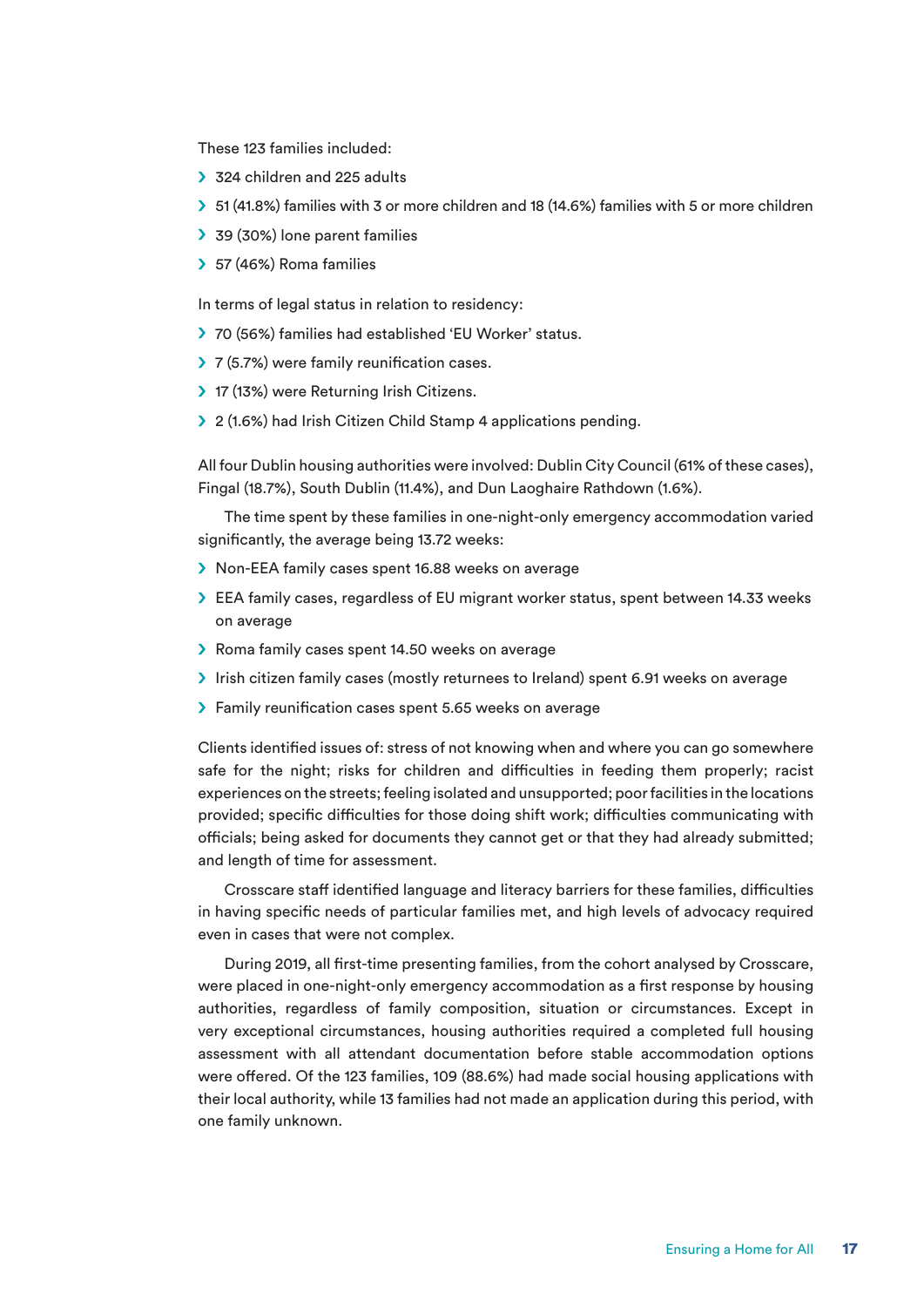Of the 109 families that had made social housing applications:

- > 82 (75.2%) had been accepted onto their respective council's lists.
- $\geq$  17 (15.5%) had decisions pending as of the 25/03/2020, with the following issues evident, and more than one in some instances:
	- $\triangleright$  8 of these applicants had experienced delays in their application due to invalid documentation requests on the part of the local authorities;
	- $\geq 2$  of these applicants experienced delays in their applications due to administrative errors within local authorities;
	- If 11 of these applications were pending due to missing/delayed documentation;
	- $\geq 2$  of these applications submitted were pending due to lengthy processing times in the Department of Justice related to Irish Citizen Child Stamp 4 applications; and
	- $\geq 2$  of these applications were pending with no reported issues regarding documentation.
- S 10 (9.1%) were not accepted on to the housing list as of the 10/01/20, with eligibility under Circular 41/2012 being the greatest factor in this.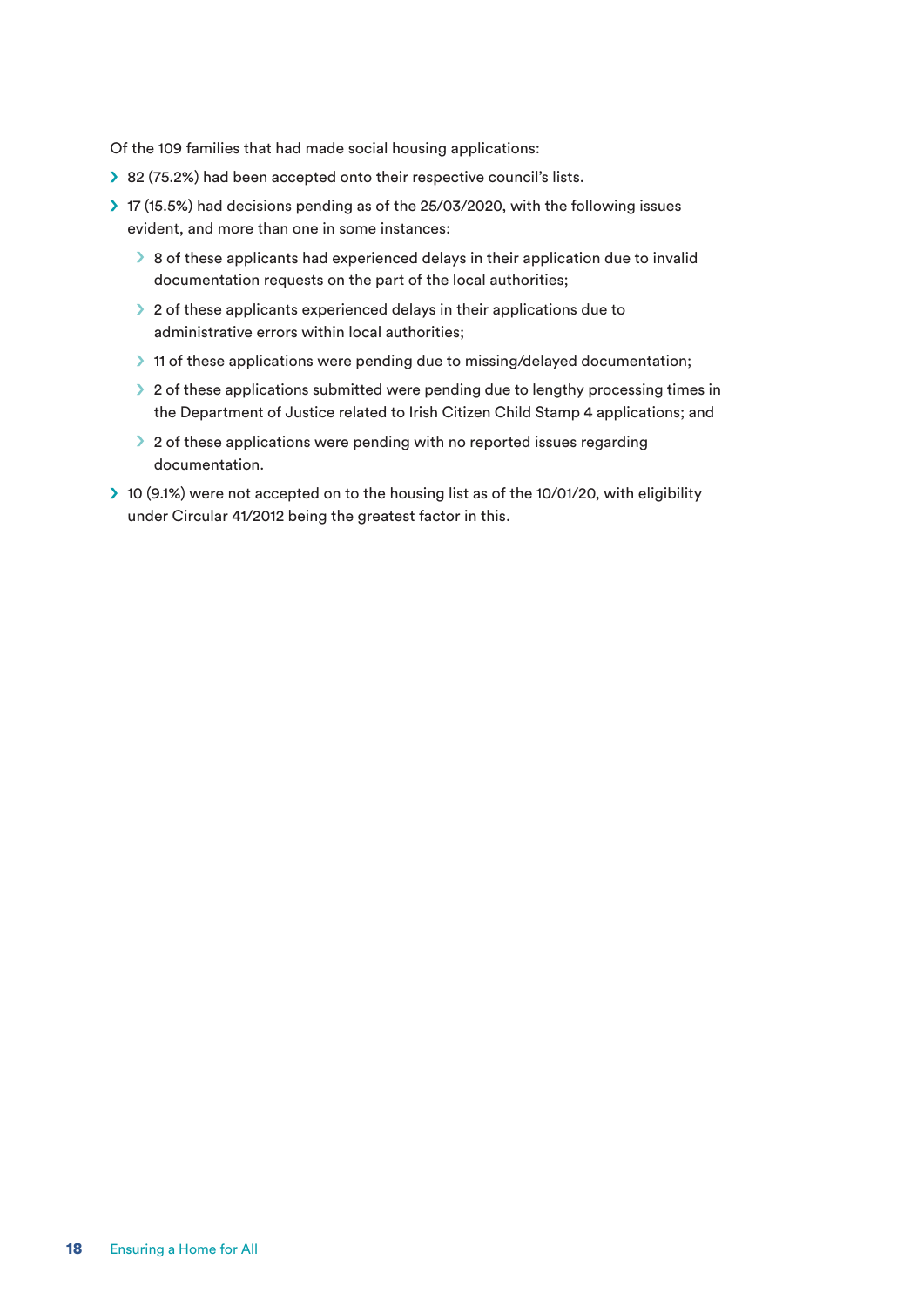# Participative Process

A roundtable seminar for civil society organisations, involving homeless organisations and anti-racist and migrant rights organisations, was convened to examine the equality and human rights issues facing migrant households that are relevant to the provision of housing and homeless supports.

The debate was concerned to review and further elaborate the data and information to be used in the assessment of equality and human rights issues. It focused on the situation, experience, and identity of migrant households. The points made are not to evaluate local authorities and do not necessarily apply to all local authorities or to any specific local authority.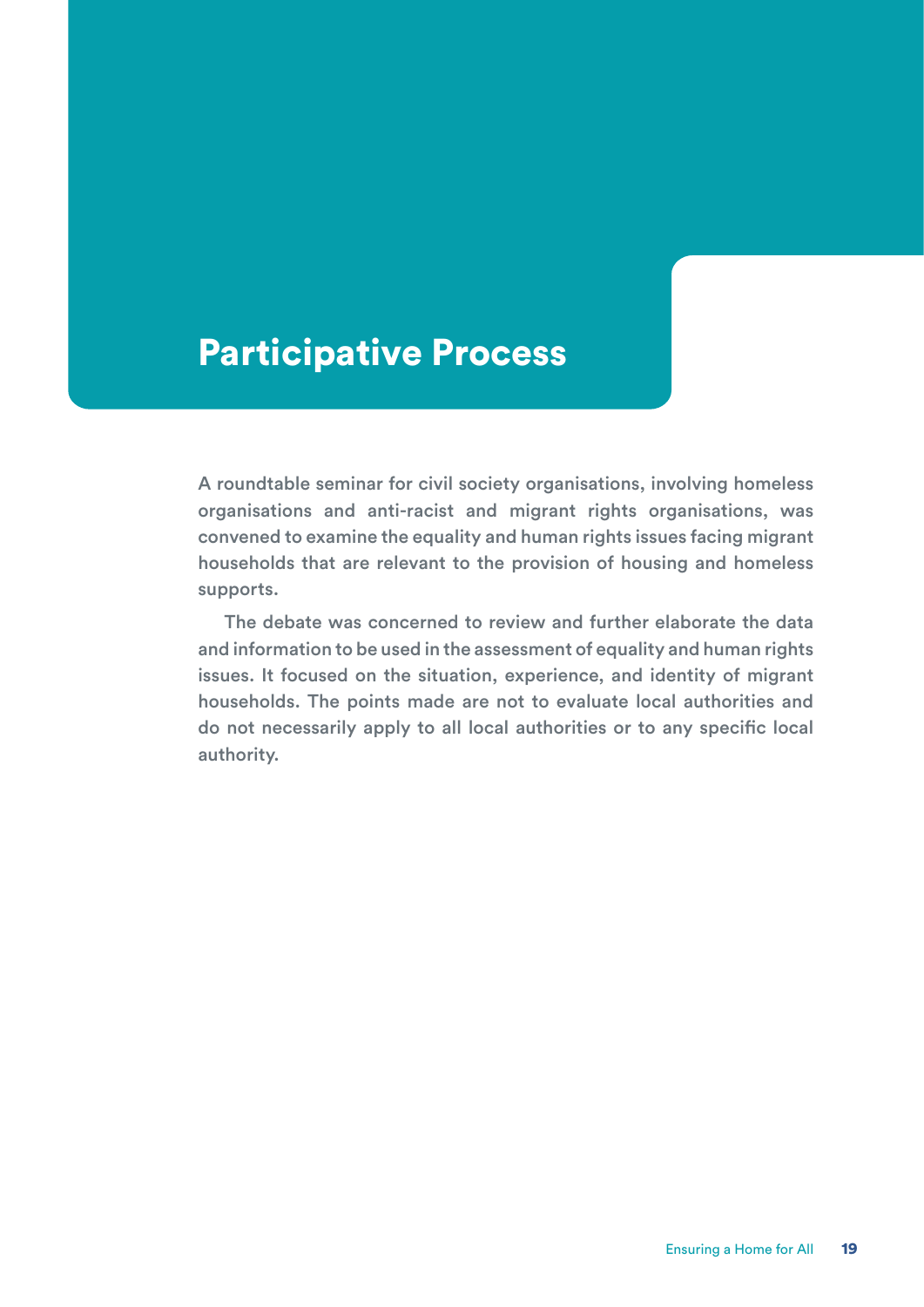### Roundtable Seminar Minute

Equality and human rights issues were assessed on the basis of the particular situation, experience, and identity of migrant households:

- $\triangleright$  Situation: the economic and social status of the group, specifically the level and quality of resources available to the group, such as: income; welfare supports; employment; education and training; health; and accommodation.
- Solut Experience: the interaction of group members with public institutions and the wider society including: discrimination; under-representation and disempowerment; stereotyping; and harassment and sexual harassment.
- $\blacktriangleright$  Identity: the manner in which the group chooses to give expression to its identity, what they value in this regard, and specific needs that arise.

#### Situation of migrant households

Legal status in relation to residency is a dominant element in the situation of migrant households experiencing homelessness and housing insecurity. A range of equality and human rights issues are identified in relation to this legal status and how it is responded to, where:

- > Housing and homeless policy does not adequately address the intricacies of legal status in relation to residency, and this policy limits access to services and supports (in particular Circular 41/2012, the Right to Reside<sup>6</sup> test, and the Habitual Residence Condition).
- S Providers of housing and homeless supports and services do not address the issue of legal status in relation to residency appropriately and they do not adequately respond to the vulnerabilities due to this, thus limiting access to services and supports.
- S EU and Non-EU nationals are over-represented in one-night-only provision of emergency accommodation which is unnecessary and a difficult experience for them.
- S Most migrant households experiencing homelessness over a prolonged period due to their legal status in relation to residency, eventually secure the required legal status.
- > The changing demographic for inward migration is not tracked in policy and provision, in particular the situation and experience of second-generation migrants, who might not have an Irish passport.

EU and Non-EU nationals are over-represented in the private rented sector compared to Irish nationals, another element relevant to their situation:

- S Lack of access to homelessness preventive services can be reflected in a disproportionally high numbers of tenancy terminations compared to Irish nationals.
- S Requirements for references can be difficult to meet for some with no history or renting in Ireland or with no employer reference available.

<sup>6</sup> EU/EEA citizens and their family members must have a right to reside in order to be eligible for non-discretionary Social Assistance, Non-EEA citizens not covered exclusively by EU law are granted residency permission under Irish Immigration Law that can be subject to conditions.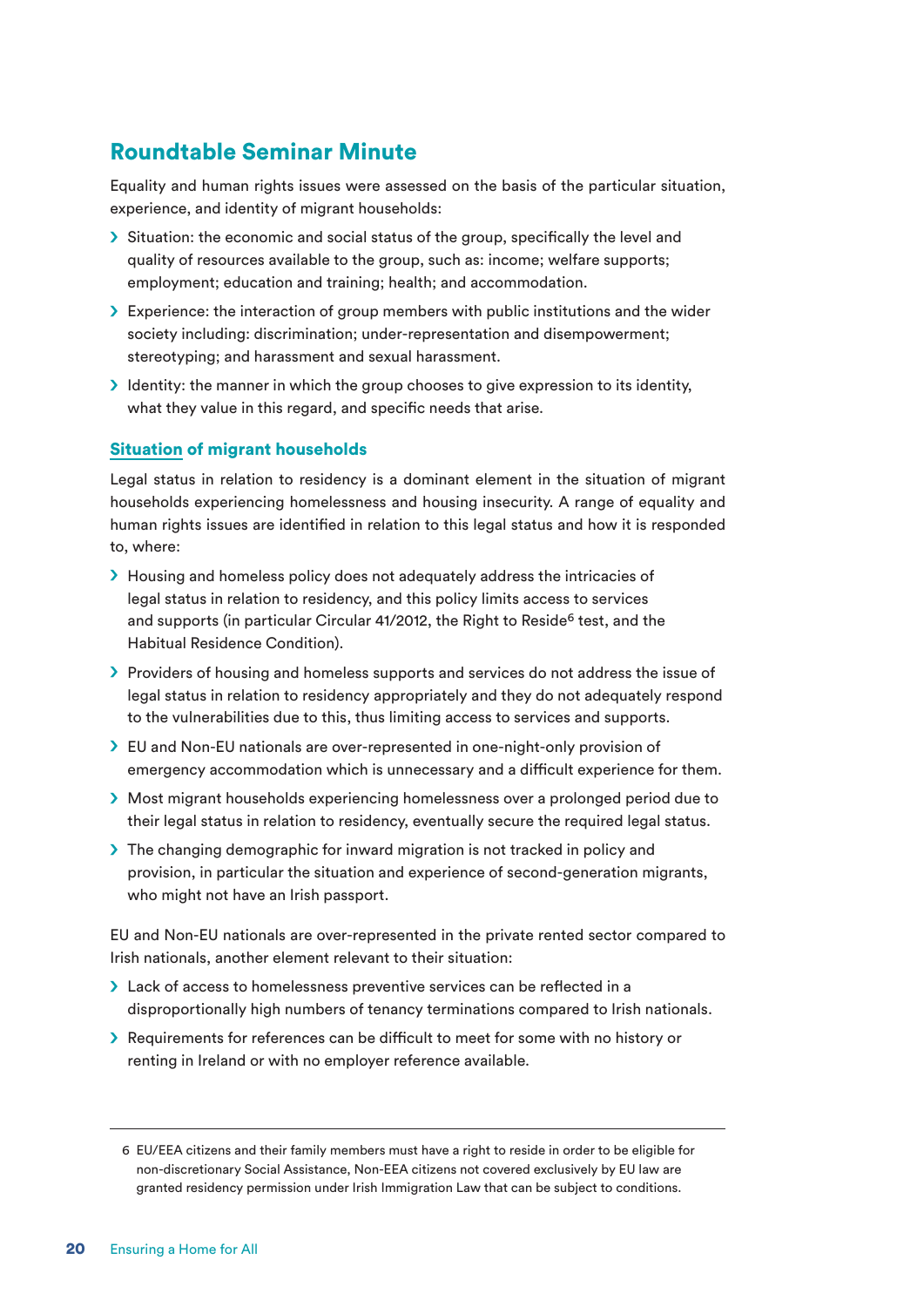Asylum seekers, re-unified families, returning Irish emigrants, migrant parents of Irish born children, migrant students, and economic migrants present specific situations. A range of equality and human rights issues can be identified in relation to the situation of each of these groups, where:

For asylum seekers in Direct Provision:

- $\triangleright$  There are difficulties in registering as homeless in many local authorities, and many local authorities do not accept applications for Housing Assistance Payment (HAP) from people in Direct Provision once their refugee status is secured, as they are presumed to have accommodation in Direct Provision.
- $\triangleright$  People are trapped in Direct Provision institutional settings after refugee status granted often for periods of 3 to 5 years, due to lack of access to housing.
- $\triangleright$  Where people in Direct Provision are eligible to apply for social housing, they can only do so once their refugee status is granted, which results in a long wait at that point.
- S Where people in Direct Provision can move on under HAP, they do not have access to home-settlement supports as they are not registered as homeless.

For families re-united under Family Reunification:

- > HAP tenancy cannot be sourced prior to the arrival of the family.
- $\blacktriangleright$  Families face delays in securing necessary documentation.

For returning Irish emigrants, many of whom are Black and minority ethnic:

> There is no support network to call on when faced with homelessness and housing insecurity.

For migrant parents of Irish born children:

- $\geq$  Single pregnant women move from one-night-only provision of emergency accommodation to more settled provision for the birth of their child, but are then faced with being moved back onto one-night-only provision where longer-term services are only being made available to those with a housing application.
- S Young mothers might be on one-night-only provision of emergency accommodation for three years waiting for their legal status in relation to residency to be resolved, which is inappropriate in a context where, ultimately, the vast majority are successful in securing legal status, as with other migrant households.

For students from migrant background:

- $\geq$  High rents, overcrowding, poor quality accommodation, and harassment are experienced in the private rented sector.
- S Students in full-time education while in Direct Provision are not provided with payments such as back-to education allowance when their refugee status is secured.
- $\geq$  Students in full-time education cannot access the social housing register and HAP once their refugee status is secured, without leaving their education.

For economic migrants:

- > Low wages make it difficult to pay rent at the current levels.
- I Low wages lead to people having to rent in situations of overcrowding.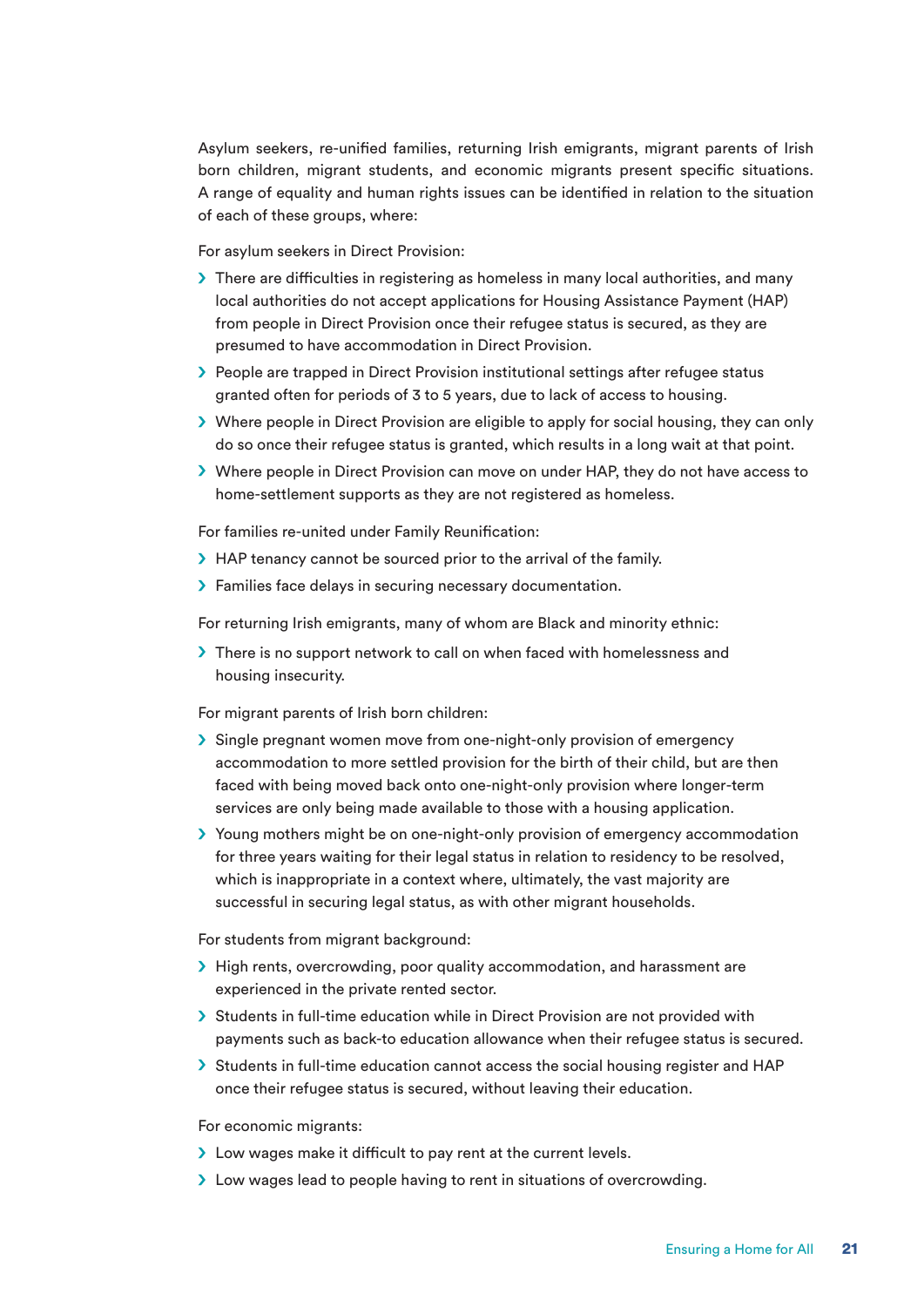#### Experience of migrant households

A range of equality and human rights issues can be identified where migrant households can:

- $\blacktriangleright$  Have limited knowledge of their rights and are not equipped to exercise their rights. Landlords can abuse their lack of knowledge.
- Solution Be more vulnerable and, therefore, less willing to exercise their rights.
- S Bring particular experiences of trauma from their country of origin and specific psycho-social health needs that are not taken account of by service providers through, for example, trauma informed approaches.
- > Face barriers due to language issues and, for some groups, for example members of the Roma community, language barriers can be compounded with literacy issues in their first language.

A range of equality and human rights issues can be identified in relation to service provision where:

- $\triangleright$  Black and minority ethnic people experience racism, discrimination, and harassment from local authorities and landlords as well as those providing other support services.
- $\geq$  Service providers do not have adequate capacity to understand and recognise the rights of migrant households, or to address cultural difference with the required sensitivity.
- > A disproportionate bureaucratic burden is imposed on migrant households compared to Irish nationals. Documentation sought might be impossible to get and the level of documentation required can be excessive.
- > Particular needs are not addressed, in part due to inflexibility in HAP, including needs that arise from:
	- $\triangleright$  poor health, including the impact of trauma;
	- S composition of the family in terms of family size and multi-generational households; or
	- $\triangleright$  changing circumstances such as family reunification.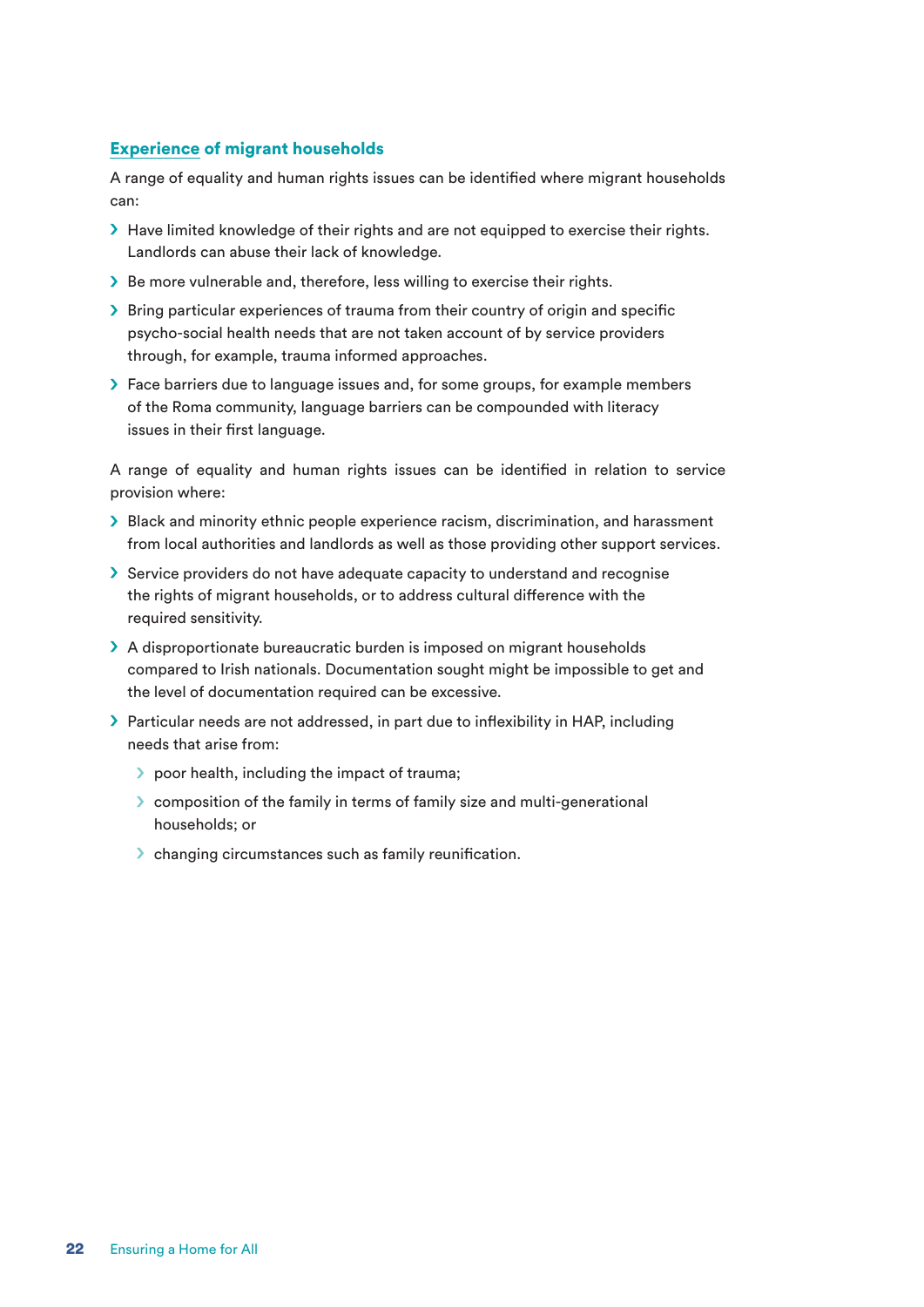#### Identity of migrant households

A range of equality and human rights issues can be identified in relation to cultural diversity and how this is responded to, where:

- > Language diversity is rarely accommodated with interpretation or translation.
- > The channels of communication used by migrant households are not sufficiently identified and availed of, by service providers, to support information provision to service users from these communities.
- > Family size and form are not adequately catered for, in particular with:
	- $\blacktriangleright$  housing infrastructure not suitable for large families; or
	- $\triangleright$  income thresholds not set in an appropriate manner given the breadth of the family make-up.
- $\triangleright$  The particular cultural and social value placed on family and the connections between people in the extended family is not respected, when family units are split up.
- $\triangleright$  The particular value placed on community and the importance of community to the group, is not respected, when communities are dispersed across locations.
- > Faith-based imperatives are not respected and addressed.
- $\geq$  Choice in food provided in emergency accommodation to suit cultural imperatives is not allowed for.
- Service providers do not have flexibility to accommodate difference in being trapped into a fixed regime for the manner and terms on which a service is provided.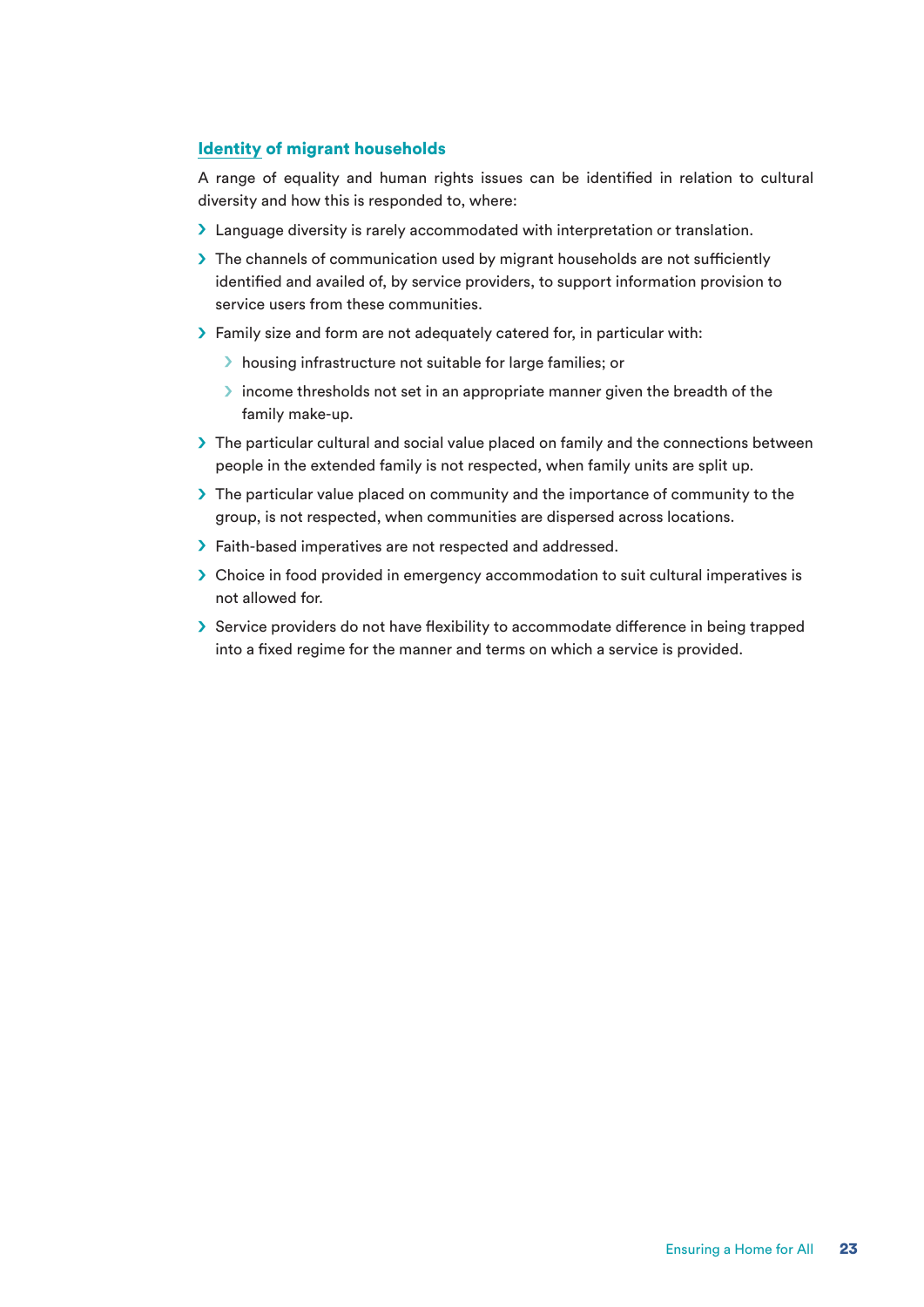# A Framework to Address the Issues as Assessed

A roundtable webinar with local authorities hosted by the Irish Housing Policy Group identified how the Duty is on the agendas of local authorities, but there remains a need to build a wider awareness of the Duty, and to build momentum for its full implementation.

The shared agenda and challenge evident in the Duty was viewed as creating opportunities for new forms of collaboration of an inter-agency nature, and between local authorities and civil society organisations working on issues of housing and homelessness.

There was an interest in an ongoing dialogue involving the Irish Housing Policy Group and local authorities as a means of pooling resources, addressing shared challenges, and enabling mutual support in relation to implementing the Duty. The Irish Housing Policy Group undertook to develop a framework to assist a process for addressing the issues as identified in the assessment that was developed in the first phase of this project. This framework could serve as a focus for ongoing dialogue and collaboration between Irish Housing Policy Group members and the local authorities.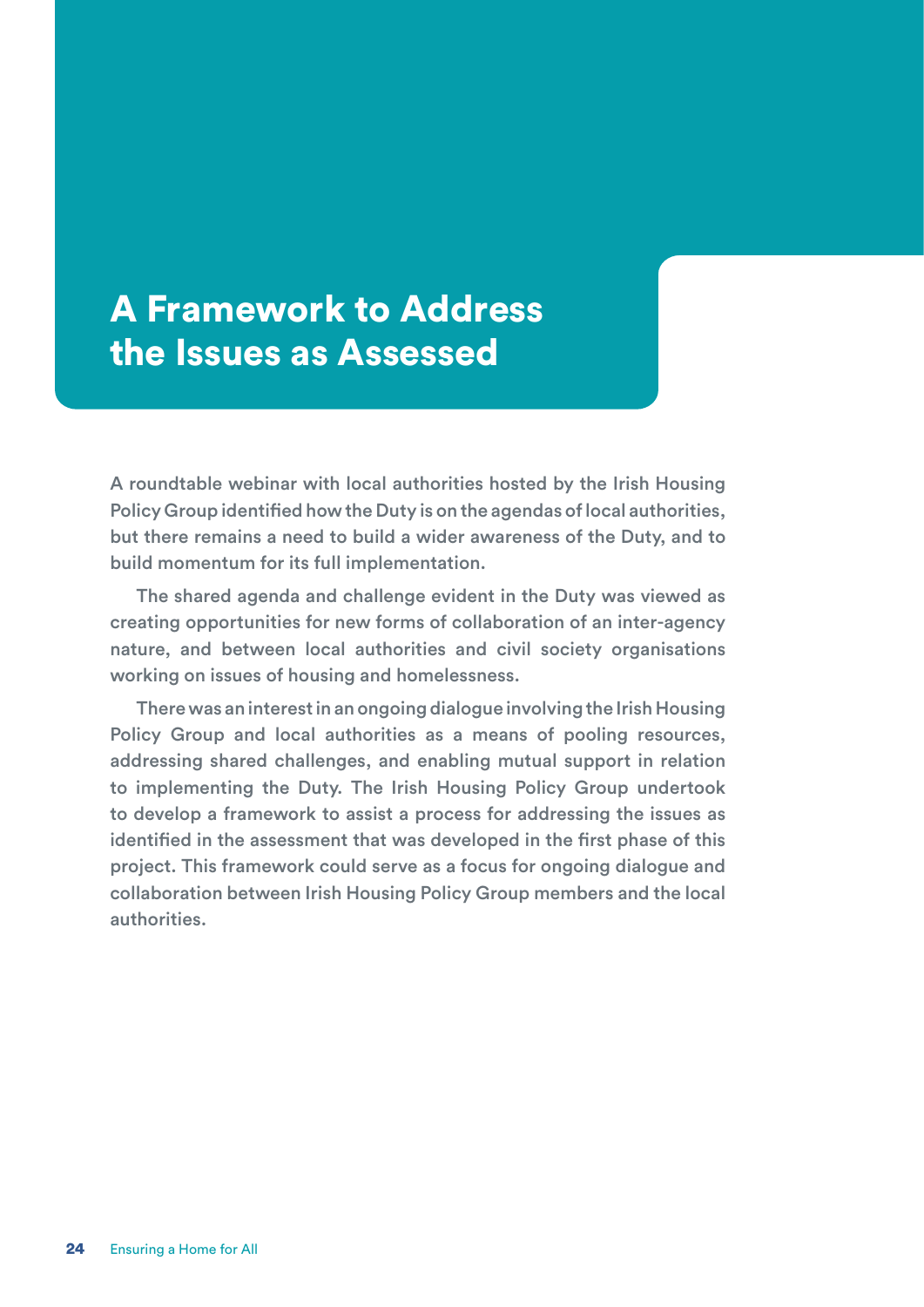### Framework to Address the Issues

#### IHREC Guidance

The IHREC guidance for implementing the Duty, identifies that the Duty should be implemented as an integral part of the strategic planning cycle of public bodies<sup>7</sup>. The development and review of plans and procedures provide key moments for a public body to identify and commit to the actions, that it is already taking or now plans to take, to address the equality and human rights issues identified in the assessment that they have conducted.

#### Key Moments

The Housing (Miscellaneous Provisions) Act 2009 requires housing authorities to prepare a Housing Services Plan setting out its objectives for the provision of housing services (Section 14). This section has yet to be commenced.

Section 37 of the Act requires housing authorities to prepare a Homeless Action Plan to set out measures they will take to address homelessness, including those to achieve: prevention of homelessness; reduction of homelessness; provision of services including accommodation to meet the needs of homeless household; provision of assistance to those who were formerly homeless; and promotion of coordination of activities.

The Homeless Action Plan prepared by local authorities is of a multi-annual nature. It can be further reinforced with annual implementation plans or service plans. The preparation or review of these plans provide key moments for implementing the duty.

Local authorities work to procedures that govern their management of applications for social housing supports and of the housing needs assessment, and that govern their provision of homelessness services. These are based on the housing legislation and associated regulations.

The preparation or review of these procedures provide key moments for implementing the duty.

#### Key Steps

An equality and human rights check could be conducted at these key moments to ensure that the second requirement of the Duty is fulfilled: that organisations should identify the policies, plans, and actions in place or proposed to be put in place to address the equality and human rights issues identified in the required assessment.

The equality and human rights check is best implemented by those responsible for preparing or reviewing the plan or the procedure manual. If the local authority has, as recommended by the IHREC, established a cross-organisational working group for the Duty, this can play a valuable role in supporting the capacity of those doing the equality and human rights check and in ensuring this is done to the necessary standard.

<sup>7</sup> Implementing the Public Sector Equality and Human Rights Duty, Irish Human Rights and Equality Commission, Dublin, 2019.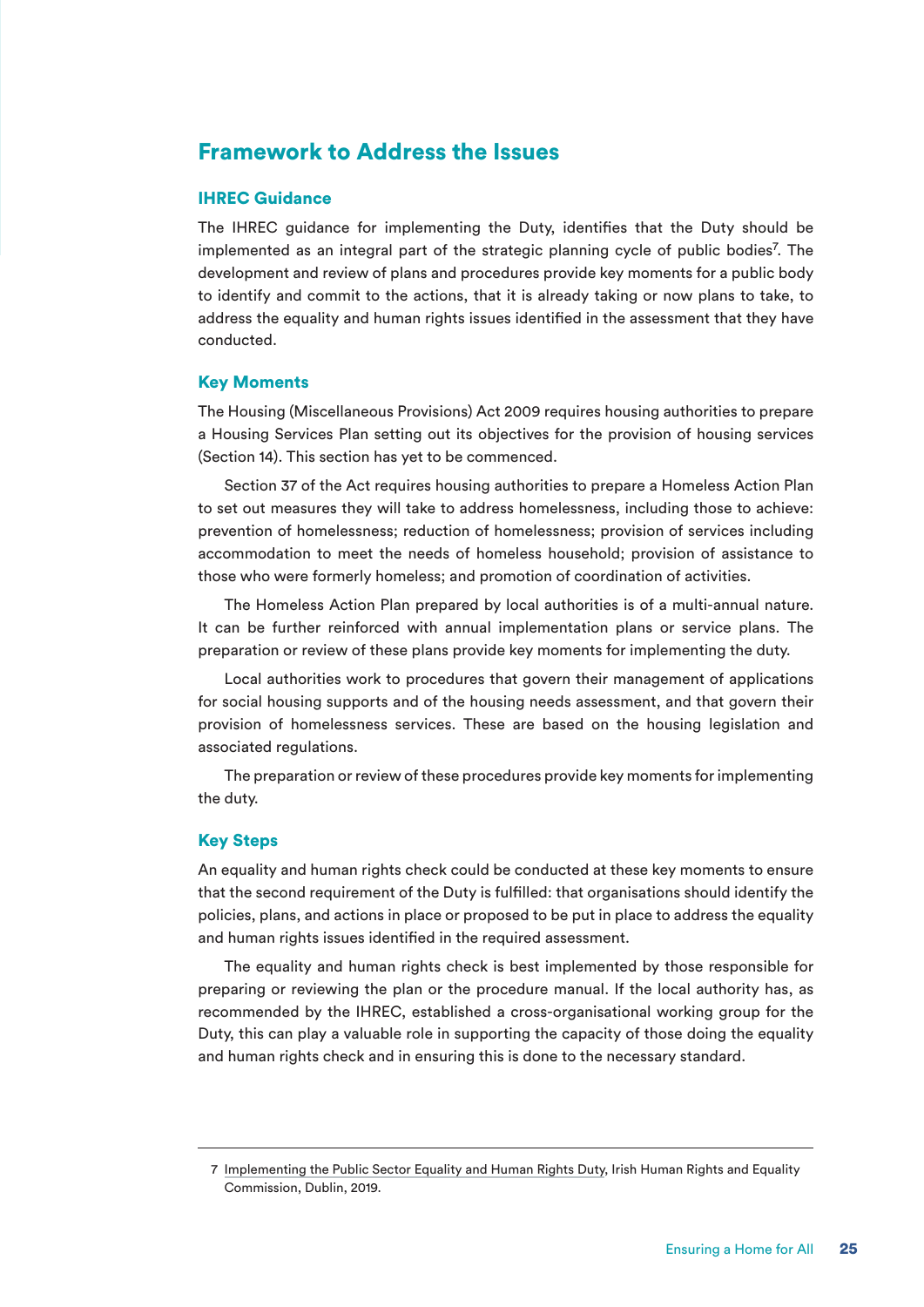The equality and human rights issues relevant to the areas covered in the plan or procedure manual are identified, from the list of priority equality and human rights issues established following the assessment. This would be done and agreed at the start of the planning or review process so that actions to respond to these issues are built in from the start of the process.

The data and information gathered in undertaking the assessment is usefully made available to those responsible for the preparation or review of the plan or procedure. This data and information would be reviewed by them at the start of the process to establish if and how it might usefully be updated or further detailed in relation to the equality and human rights issues that are to be a focus in the process.

The equality and human rights check is carried out at towards the end of the process of preparing or reviewing the plan or procedure manual. The timing should such as to still allow for further revision of the plan or procedure manual as found to be necessary in order to adequately address the equality and human rights issues that are a focus for the process.

The equality and human rights check would first involve the staff responsible for preparing or reviewing the plan or procedure manual in:

- $\ge$  reviewing the equality and human rights data available in relation to the issues identified with a view to,
- $\blacktriangleright$  assessing the potential of the plan or procedure manual to adequately and effectively address and make progress on the issues identified,
- S ensuring there is nothing in the plan or procedure manual that would exacerbate or limit progress on the issues identified, and
- > preparing a brief report on their conclusions and any further action required.

The IHREC recommend a participative approach to implementing the Duty, and this would apply to the equality and human rights check. Civil society representatives, working on issues of equality and human rights, would usefully be involved in a process of discussing and validating the check conducted by the responsible officials on the plan or procedure manual. This would be done by:

- $\blacktriangleright$  establishing the civil society representatives to be involved and briefing them on the Duty, and the equality and human rights check and its purpose,
- $\triangleright$  making the draft plan or procedure manual as prepared or reviewed available to these civil society representatives alongside the report of the equality and human rights check conducted prior to any discussion,
- $\sum$  convening a meeting of the responsible officials and these civil society representatives to discuss and validate this report and to document any further developments suggested as being required, and
- $\triangleright$  providing feedback to these civil society representatives on any steps taken in response to the suggestions made at and conclusions of this meeting.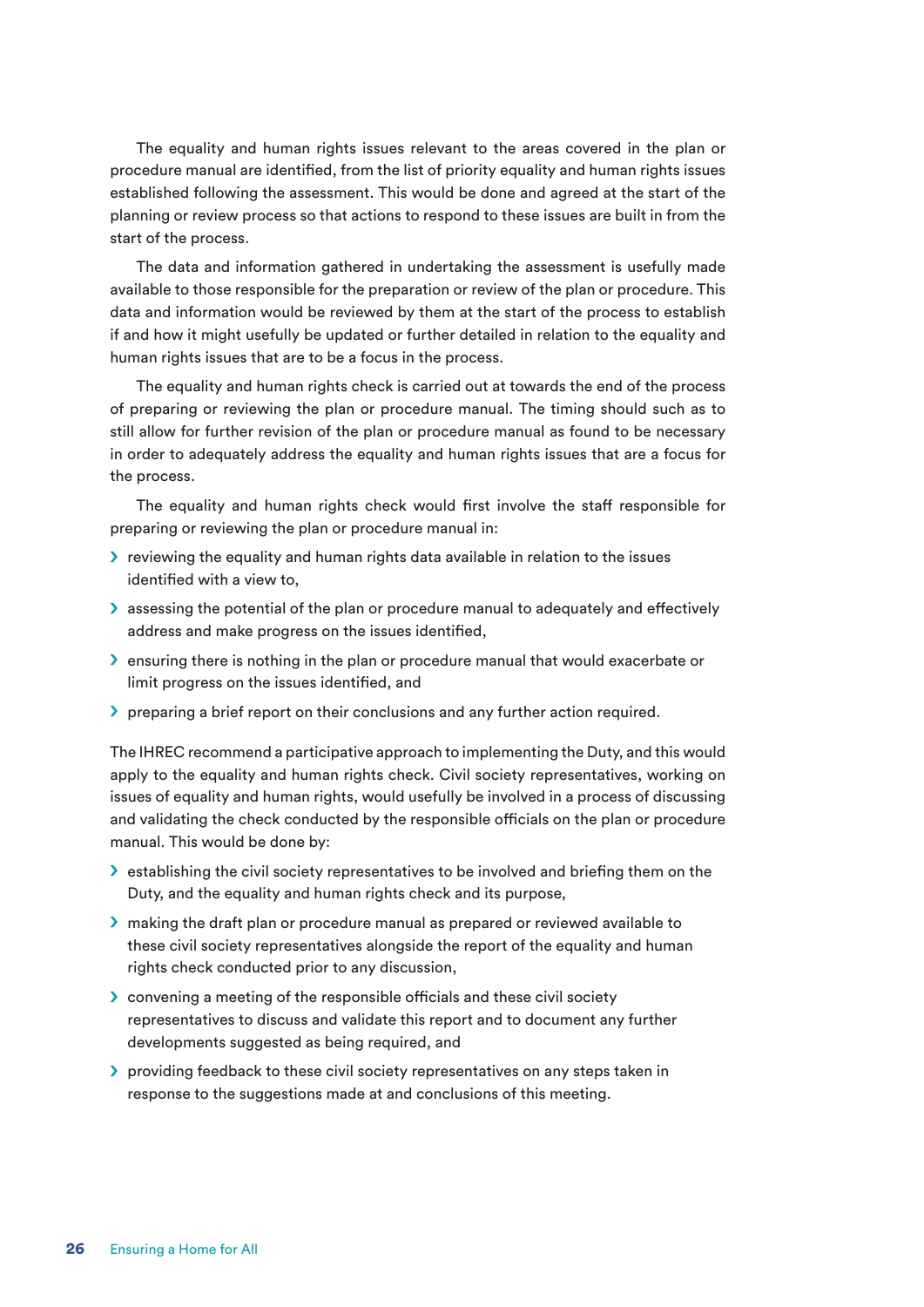This equality and human rights check would be additional to and separate from any wider consultative processes with civil society engaged in by the local authority at an earlier stage in the planning or review process.

Public bodies have a further obligation under the Duty to publicly report on progress made in addressing the equality and human rights issues as assessed. This is the third step in the Duty. This will require public bodies to monitor the extent to which the actions proposed and taken in their plans and procedures, actually address the issues identified.

This reporting, and the monitoring involved, would require local authorities to ensure they have adequate data and other information gathering systems in place, in relation to these plans and procedure manuals, that would capture their ongoing impact on the equality and human rights issues identified. This data and information would be analysed and acted on as the plan and procedure manual are implemented as well as serving in the annual report on progress made.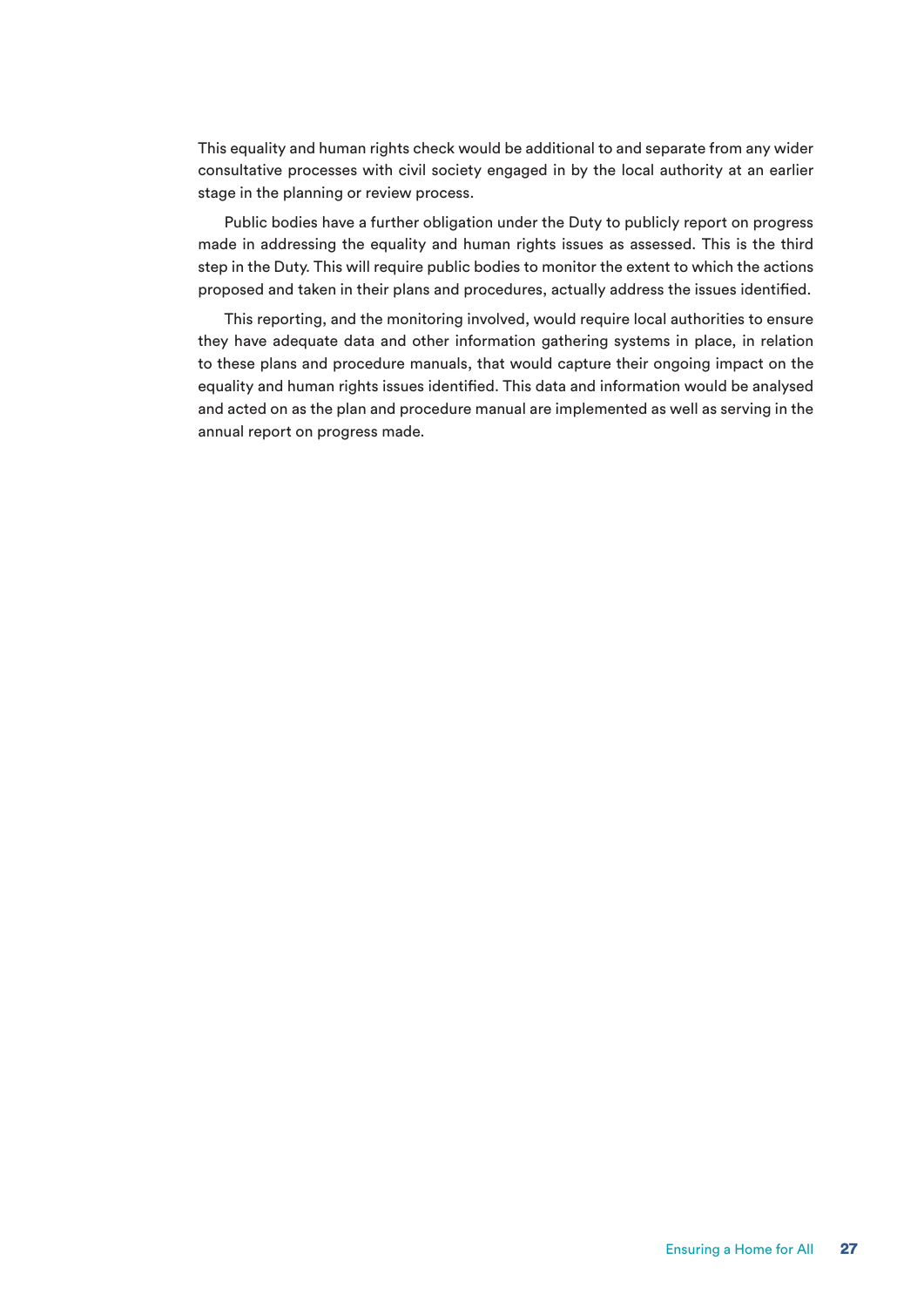# The Duty as a Lever for Change

The public sector equality and human rights duty provides local authorities with a valuable driver for their concern to achieve equality and fulfil human rights. It creates a new platform for civil society organisations to engage with local authorities in realising this shared ambition.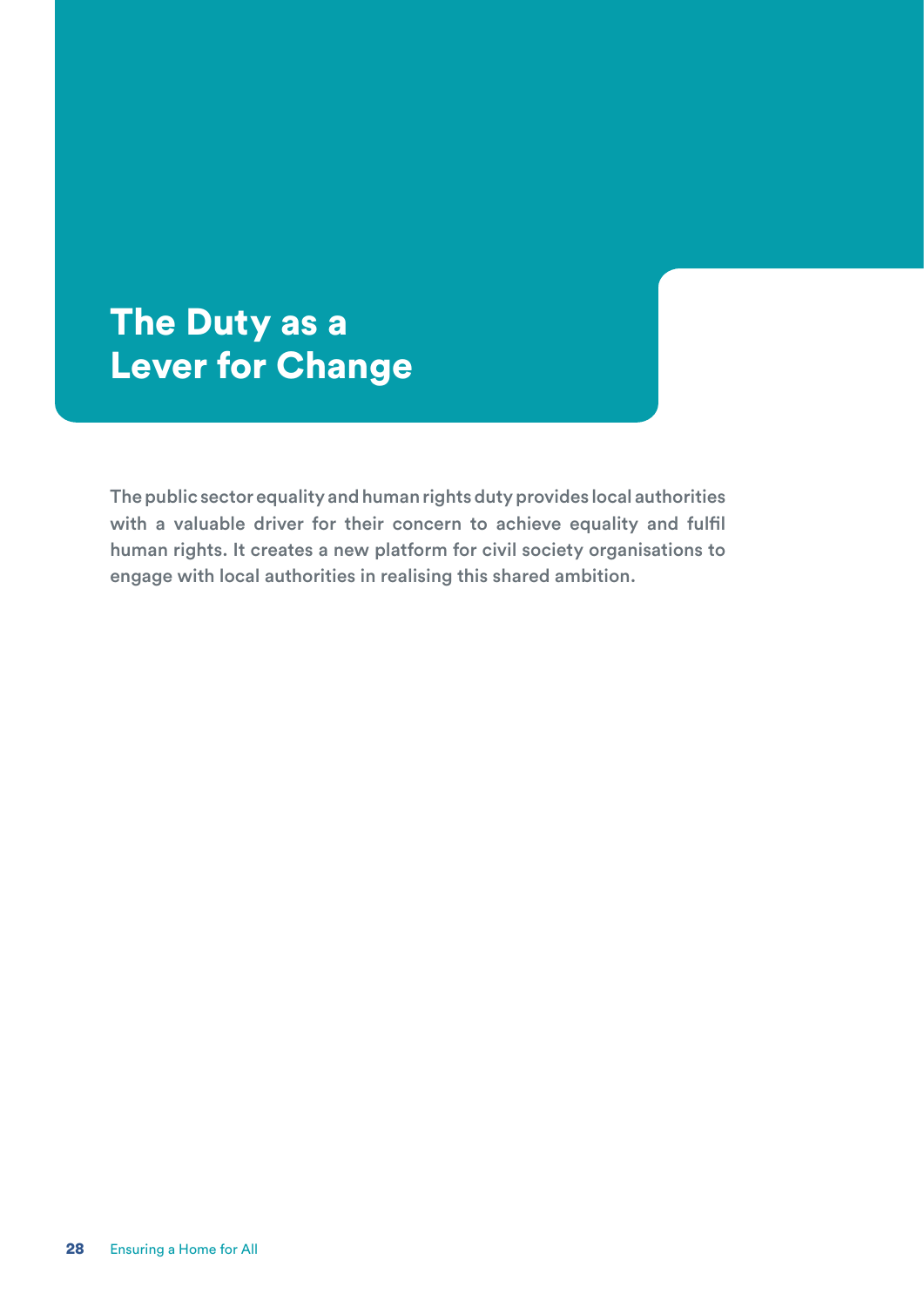### Local Authorities and the Duty<sup>8</sup>

Twenty-one (68%) local authorities have published corporate plans for the next four to five-year period, four in draft form and one adopted but not published. Nineteen of the twenty-one local authorities make commitments to implementing the Duty (90%): Louth County Council make no reference to the Duty, and South Dublin County Council have yet to publish their adopted corporate plan. Limerick City and County Council reference the Duty but make no specific commitments.

Of the ten local authorities that have yet to complete their corporate plans, only two local authorities, Carlow County Council and Leitrim County Council, have made some commitment to implementing the Duty in a previous plan.

Overall, twenty-one local authorities have made some commitment in corporate plans to implementing the Duty. No local authority appears to have actually implemented the Duty, with none reporting a completed assessment of equality and human rights issues. While significant commitment to the Duty is evident, local authorities are at an early stage in its implementation. The commitment established by most of these twenty-one local authorities is very general in nature.

Practical steps taken by six local authorities (19%), as set out in their corporate plans, relate to creating the conditions for implementing the Duty. These include:

- > Development of an action plan for implementation of the Duty (Dublin City Council, and Monaghan County Council)
- S Establishment of a cross-department working group for the Duty (Dun Laoghaire-Rathdown County Council, Meath County Council, Monaghan County Council, and Offaly County Council)
- > Build capacity in relation to the Duty (Dun Laoghaire-Rathdown County Council, and Offaly County Council)
- Sather data for an evidence-based approach (Tipperary County Council).

Two local authorities point to their engagement in pilot projects in relation to the Duty with the Irish Human Rights and Equality Commission, and note that they are now building on the outcomes of these projects (Cork City Council, and Monaghan County Council). One local authority has completed an IHREC funded project to support implementation of the Duty and should build on this (Galway City Council).

In April 2018, the IHREC invited the four Dublin local authorities to carry out equality reviews specifically focused on EEA and non-EEA nationals' access to social housing and homeless services. These have yet to be published.

Overall, eight (26%) local authorities have committed to or have taken practical steps to create the conditions for implementing the Duty. This reflects limited progress in implementing the Duty and the need for a concerted action on this.

<sup>8</sup> See table in appendix 2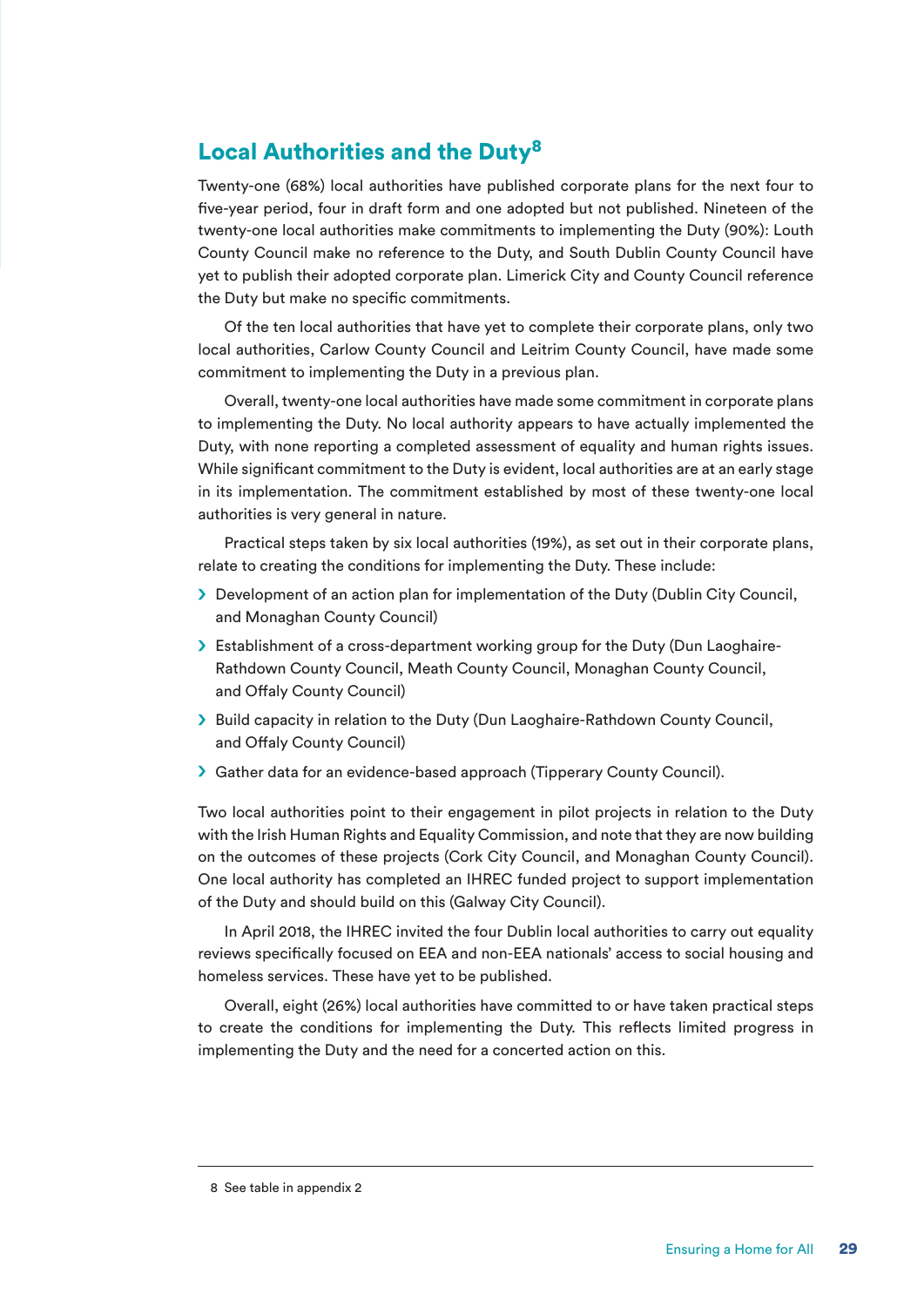### Civil Society Engagement

The Duty offers a new point of connection for civil society service providers with local authorities with the potential to enhance service provision to the range of migrant households experiencing housing insecurity and homelessness. To maximise this potential, it would be useful for civil society service providers to:

- $\geq$  Coordinate their engagement with local authorities in relation to the Duty in order to:
	- $\triangleright$  promote ongoing progress in implementation of the Duty by each local authority;
	- $\ge$  present the assessment of equality and human rights issues developed and secure agreement on its adoption by the local authority;
	- So seek improvements in data gathering and analysis to inform implementation of the Duty; and
	- $\geq$  create a platform for engagement in local authority planning for housing and homeless supports specifically to assess all plans and procedures at final draft stage for the adequacy of their response to the equality and human rights issues assessed.
- $\geq$  Strengthen their own data systems to gather and analyse up-to-date data and information on the situation and experience of migrant households availing of their services as a source of ongoing evidence for implementation of the Duty.

The Duty has implications for civil society service providers. In focusing on the Duty as a point of connection, it would be important for civil society service providers to live up to its requirements. In time, the requirements of the Duty will also be included in local authority contracts for services. To address this challenge, it would be useful for civil society service providers to:

- $\geq$  Establish the equality and human rights issues as set out in this report that are relevant to their functions.
- $\triangleright$  Review their service provision to establish the actions already being taken to address these issues and the need for any further action, and include a focus on these issues in strategic planning and annual work planning.
- $\geq$  Strengthen their internal equality infrastructure of: equality and human rights policies; staff training on equality and human rights issues; management responsibility for equality and human rights issues; and dialogue with Black and minority ethnic civil society organisations.
- $\triangleright$  Evolve this work towards a full implementation of the Duty, encompassing all of the identified groups for inclusion under the Duty.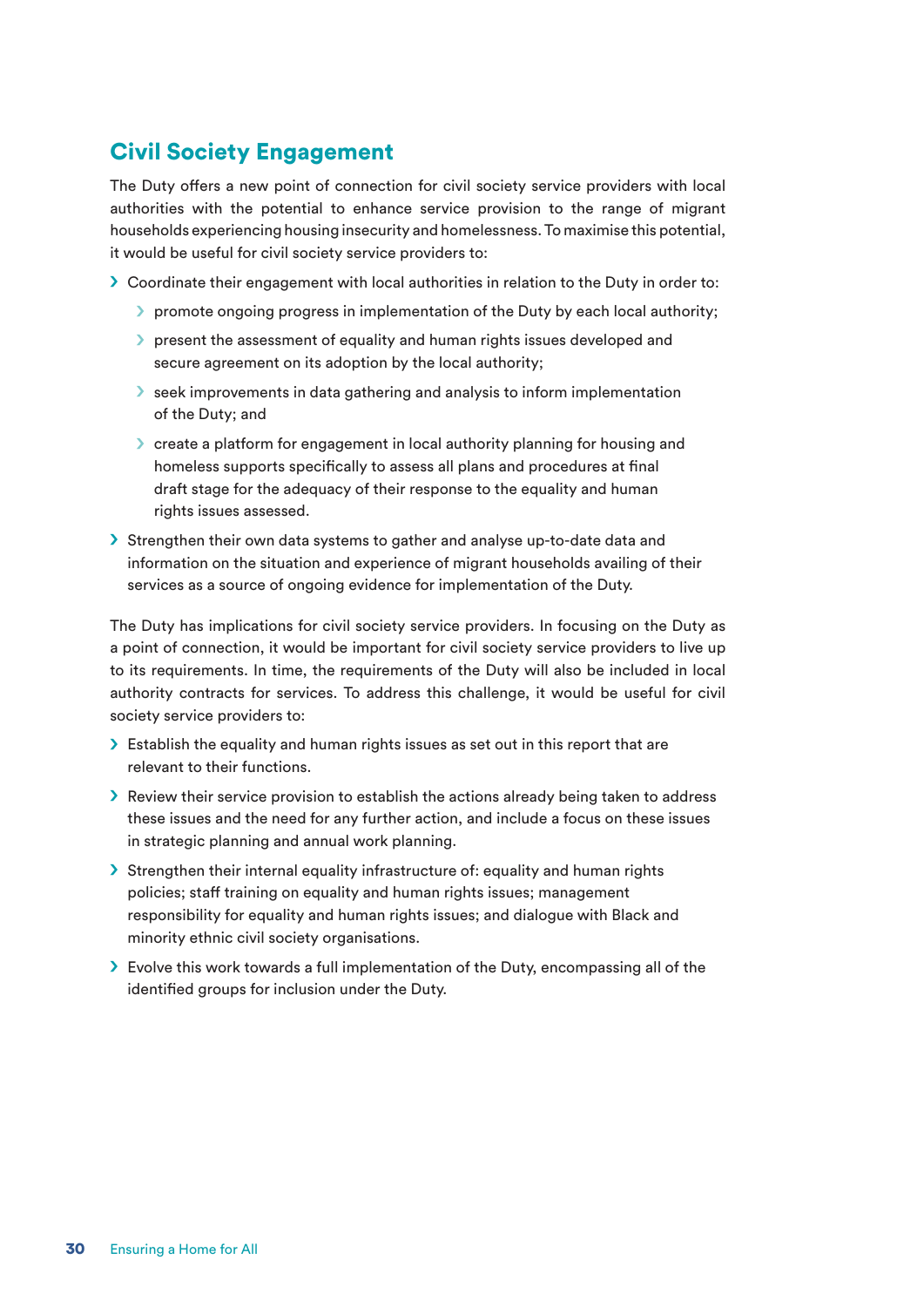# Appendix 1: The Project

This report is the outcome of a project of the Irish Homeless Policy Group, coordinated by Focus Ireland and funded by the Irish Human Rights and Equality Commission.

The core focus for the project is the development of an assessment of equality and human rights issues for migrant households that are relevant to the provision of housing and homelessness supports. The assessment is the foundation step in implementing the Duty and the first point of contact for civil society with local authorities and other relevant service providers in seeking its implementation.

The report is based on an evidence-based and participative process to this assessment, that involved:

- $\blacktriangleright$  analysis of data and information available nationally and produced by the member organisations of the Irish Homeless Policy Group;
- $\geq$  a roundtable seminar, involving civil society homeless organisations and anti-racist and migrant rights organisations, to examine the equality and human rights issues facing migrant households that are relevant to the provision of housing and homeless supports;
- $\triangleright$  review of performance by local authorities in meeting their obligations under the Duty, based on a review of corporate plans; and
- S a meeting for Irish Homeless Policy Group member organisations to discuss the report and support a capacity to put its findings to effective use.

A roundtable webinar with local authorities was convened by the Irish Homeless Policy Group, as part of this project, to present and discuss the assessment of equality and human rights issues and to discuss the shared challenge of implementing the duty.

This led to a further focus for the project on supporting action under the duty to address the equality and human rights issues as assessed. A framework was developed for this key second step in implementing the duty.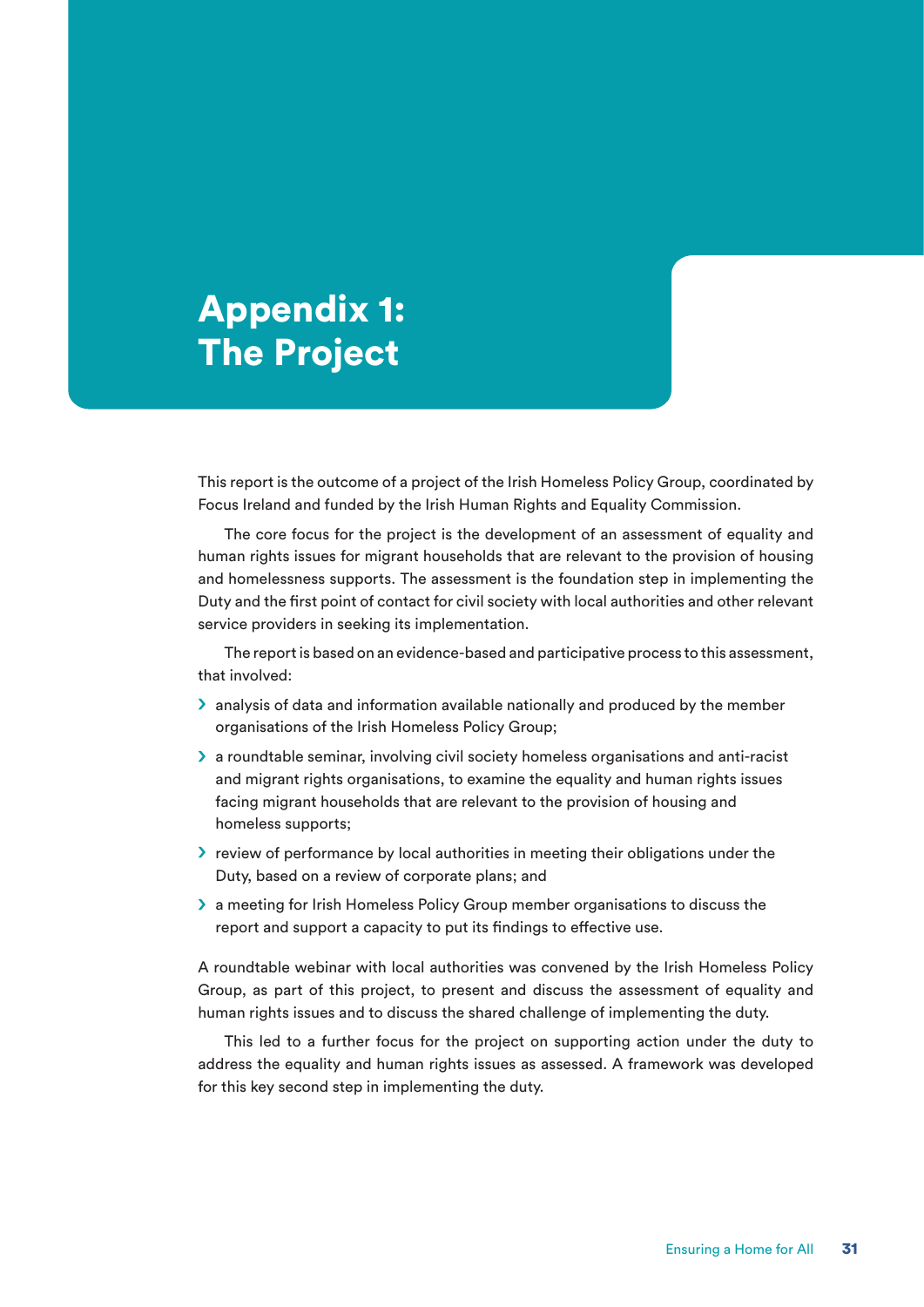The first section of the report introduces the public sector equality and human rights duty and the second section presents a template with the assessment of equality and human rights issues relevant for migrant households seeking housing and homeless services. The two subsequent sections set out the evidence gathered to inform the assessment and the participative event to contribute to the process.

The next section of the report establishes a framework for addressing the issues as assessed. A final section presents the current state of play by local authorities in implementing the Duty and sets out possible strategies for civil society organisations to mirror the requirements of the Duty in their work and to engage with local authorities in securing an effective implementation of the Duty.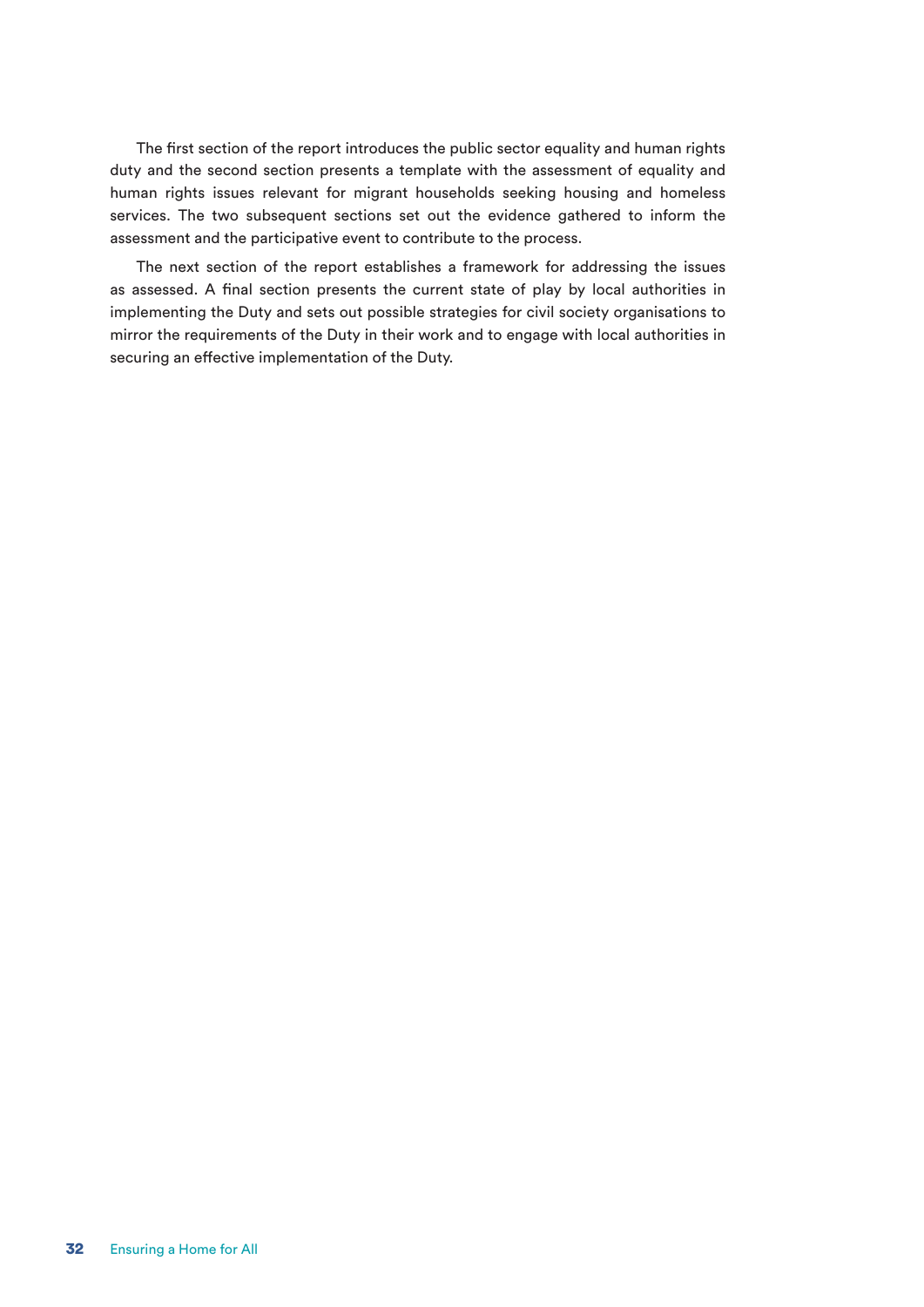# Appendix 2: Local Authorities and the Duty

| Local<br><b>Authority</b>                           | <b>Corporate</b><br><b>Plan from</b><br>2019<br><b>Available</b> | <b>Commitment</b><br>made to<br>implement<br>the Duty | Nature of<br><b>Commitment</b>                                                                                                                                                                                                  |
|-----------------------------------------------------|------------------------------------------------------------------|-------------------------------------------------------|---------------------------------------------------------------------------------------------------------------------------------------------------------------------------------------------------------------------------------|
| <b>Carlow County</b><br>Council                     | No.                                                              | Yes in 2015-<br>2019 plan                             | Commitment under 'Operating Environment'<br>to assess equality and human rights issues<br>relevant to functions.                                                                                                                |
| Cavan County<br>Council                             | <b>No</b>                                                        | No                                                    |                                                                                                                                                                                                                                 |
| <b>Clare County</b><br>Council                      | Yes                                                              | Yes                                                   | Commitment to assess and address.                                                                                                                                                                                               |
| Cork City<br>Council                                | Yes                                                              | Yes                                                   | General commitment to build on work done<br>under pilot project and to embed the Duty in<br>its people strategy, corporate planning process<br>and organisational activities and plans with<br>focus on organisational culture. |
| <b>Cork County</b><br>Council                       | <b>No</b>                                                        | No                                                    |                                                                                                                                                                                                                                 |
| Donegal<br>County Council                           | <b>No</b>                                                        | No                                                    |                                                                                                                                                                                                                                 |
| Dublin City<br>Council                              | Yes (draft)                                                      | Yes                                                   | Action plan for ongoing rolling implementation<br>of the Duty in place and commitment to<br>implement this.                                                                                                                     |
| Dun Laoghaire-<br>Rathdown<br><b>County Council</b> | Yes                                                              | Yes                                                   | A corporate goal to implement the Duty,<br>develop a cross-departmental group, assess,<br>address, and report, and build capacity.                                                                                              |
| <b>Fingal County</b><br>Council                     | Yes                                                              | Yes                                                   | One strategic objective under 'Quality in our<br>Work - Deliver Quality Services' is to deliver<br>on the Duty and compliance with the Duty is a<br>Corporate performance goal.                                                 |
| Galway City<br>Council                              | <b>No</b>                                                        | No                                                    | Project in implementation to establish<br>framework for the Duty.                                                                                                                                                               |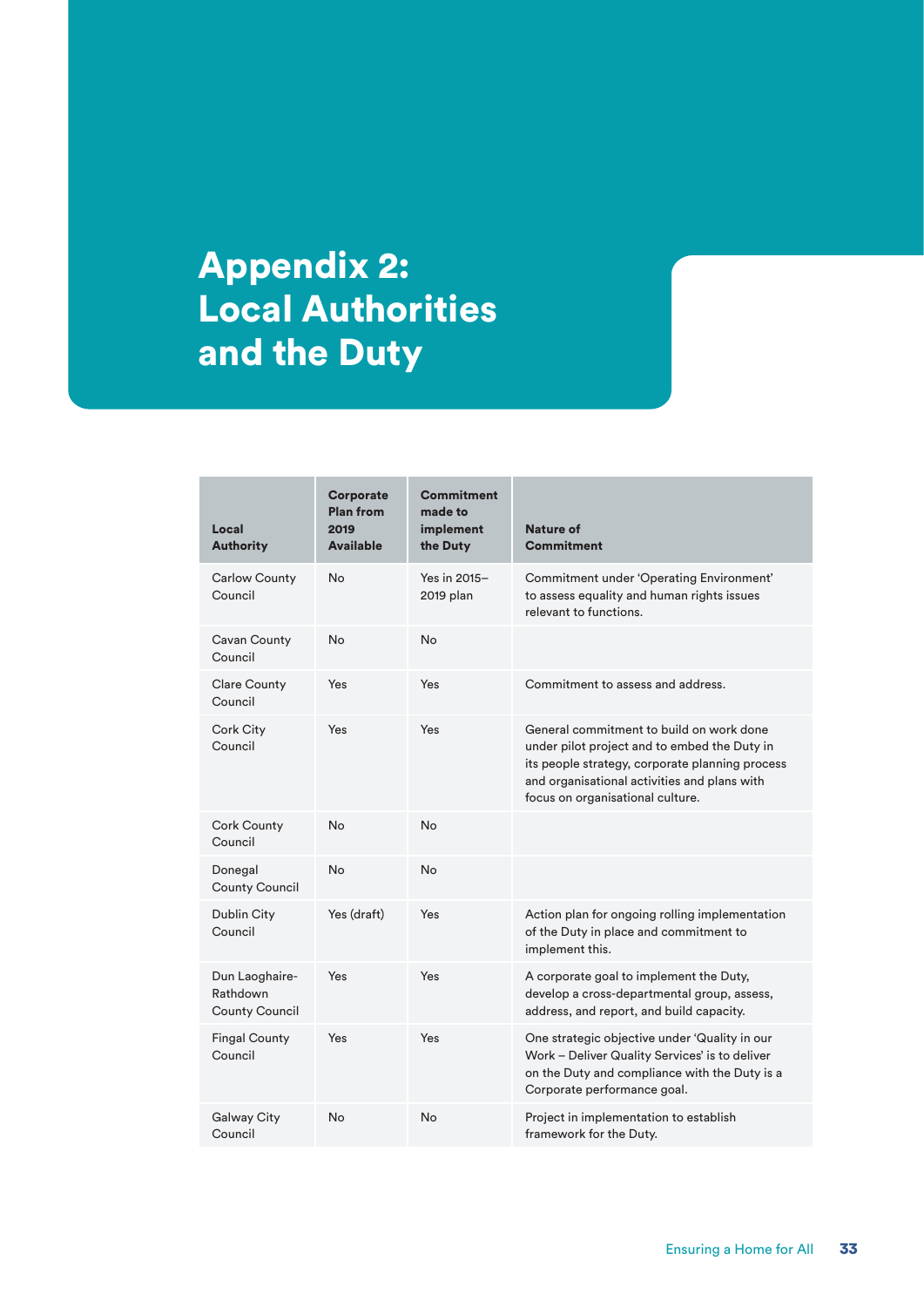| Local<br><b>Authority</b>              | <b>Corporate</b><br><b>Plan from</b><br>2019<br><b>Available</b> | <b>Commitment</b><br>made to<br>implement<br>the Duty | Nature of<br><b>Commitment</b>                                                                                                                                                                                                                                                                                                                                                 |
|----------------------------------------|------------------------------------------------------------------|-------------------------------------------------------|--------------------------------------------------------------------------------------------------------------------------------------------------------------------------------------------------------------------------------------------------------------------------------------------------------------------------------------------------------------------------------|
| <b>Galway County</b><br>Council        | No                                                               | Yes in 2015-<br>2019 plan                             | Commitment to develop a framework for<br>implementing the Duty.                                                                                                                                                                                                                                                                                                                |
| Kerry County<br>Council                | <b>No</b>                                                        | No                                                    |                                                                                                                                                                                                                                                                                                                                                                                |
| <b>Kildare County</b><br>Council       | Yes                                                              | Yes                                                   | Commitment to develop a framework to<br>implement, need for assessment of equality<br>and human rights issues identified, and under<br><b>Building Communities through Empowerment</b><br>and Inclusion strategic objective, to evaluate,<br>address and report on compliance with the Duty.                                                                                   |
| Kilkenny<br>County Council             | Yes                                                              | Yes                                                   | General commitment to implement.                                                                                                                                                                                                                                                                                                                                               |
| Laois County<br>Council                | Yes (draft)                                                      | Not specific                                          | General commitment under 'Corporate Affairs<br>- Service to Customers' to examine equality and<br>human rights issues relevant to functions and to<br>put actions in place to address these.                                                                                                                                                                                   |
| Leitrim County<br>Council              | <b>No</b>                                                        | Yes in 2014-<br>2019 plan                             | Under Quality Customer Service, to develop<br>an appropriate framework in consultation<br>with IHREC.                                                                                                                                                                                                                                                                          |
| Limerick City<br>and County<br>Council | Yes                                                              | Yes (Duty is<br>referenced)                           | Commitments not linked to Duty but general<br>commitment to promotion of equality,<br>diversity, and human rights identified for<br>functions in relation to goals of an integrated<br>Limerick and to the LECP.                                                                                                                                                               |
| Longford<br>County Council             | Yes                                                              | Yes                                                   | Commitment to implement the Public Sector<br>Duty principles under goal of Longford a<br>County for Everyone.                                                                                                                                                                                                                                                                  |
| Louth County<br>Council                | Yes                                                              | No                                                    |                                                                                                                                                                                                                                                                                                                                                                                |
| Mayo County<br>Council                 | Yes<br>(framework)                                               | Yes                                                   | No detailunder aim to promote an inclusive<br>Mayo.                                                                                                                                                                                                                                                                                                                            |
| <b>Meath County</b><br>Council         | Yes                                                              | Yes                                                   | General commitment to implement alongside<br>specific Appendix on the steps that will be<br>taken: cross-departmental project team to be<br>established to implement three steps of assess,<br>address, and report, and to build on values-led<br>approach established under LECP.                                                                                             |
| Monaghan<br><b>County Council</b>      | Yes                                                              | Yes                                                   | Commitment, under 'Internal Environment'<br>stated to organisation culture of respect for<br>equality and human rights and to consider<br>equality and human rights in planning,<br>delivering, monitoring and evaluating its work.<br>Commitment in Appendix to preparing a public<br>sector duty plan to be implementing with a<br>cross-departmental committee established. |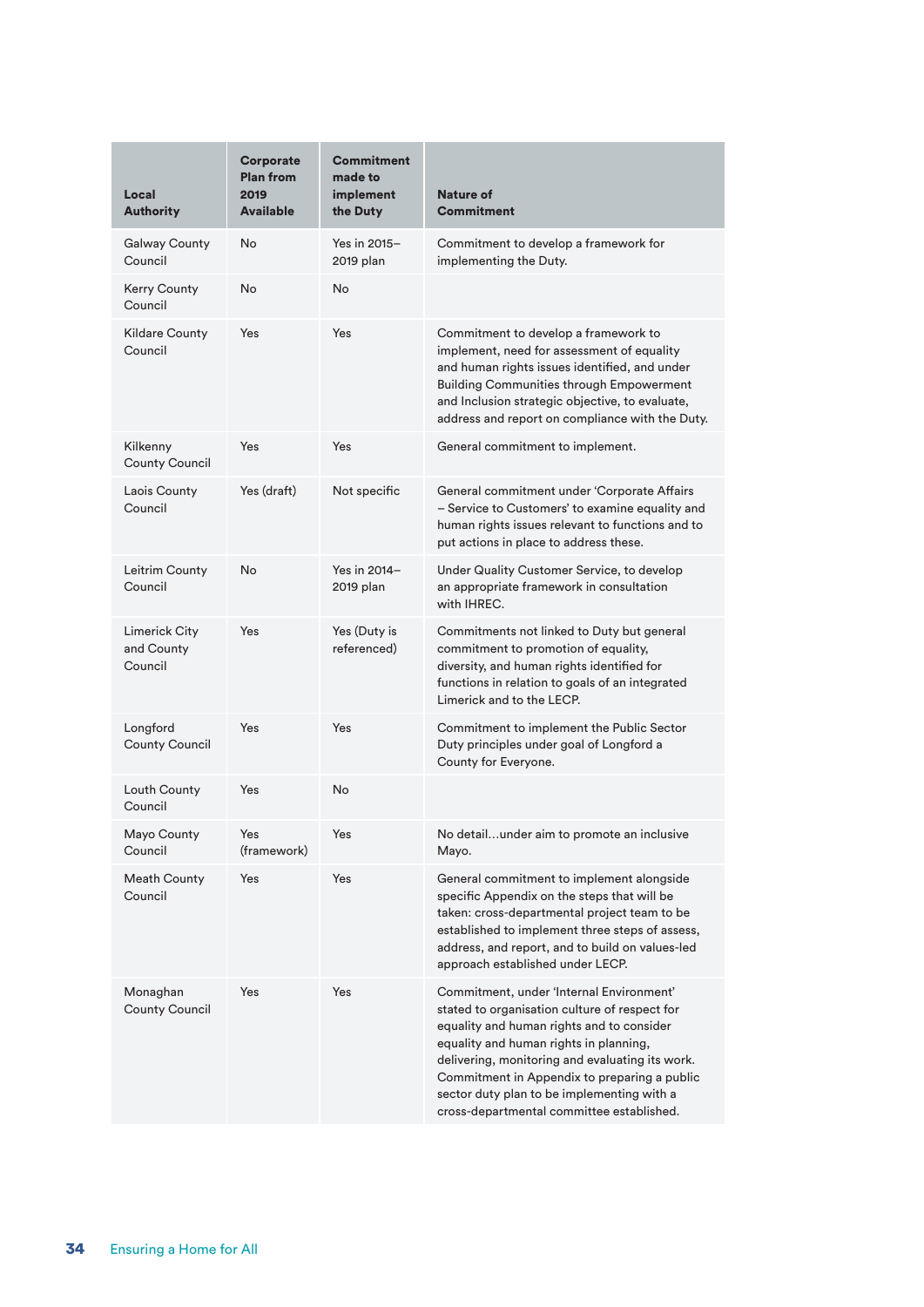| Local<br><b>Authority</b>                      | <b>Corporate</b><br><b>Plan from</b><br>2019<br><b>Available</b> | <b>Commitment</b><br>made to<br>implement<br>the Duty | Nature of<br><b>Commitment</b>                                                                                                                                                                                                                           |
|------------------------------------------------|------------------------------------------------------------------|-------------------------------------------------------|----------------------------------------------------------------------------------------------------------------------------------------------------------------------------------------------------------------------------------------------------------|
| <b>Offaly County</b><br>Council                | Yes                                                              | Yes                                                   | Commitment to provide training to members and<br>staff, establish a cross functional working group,<br>and include in annual report. Specific focus in<br>four areas including access to housing services.                                               |
| Roscommon<br><b>County Council</b>             | No                                                               | <b>No</b>                                             |                                                                                                                                                                                                                                                          |
| <b>Sligo County</b><br>Council                 | No                                                               | <b>No</b>                                             |                                                                                                                                                                                                                                                          |
| Tipperary<br>County Council                    | Yes (draft)                                                      | Yes                                                   | General commitment to implement alongside<br>specific Appendix on the steps that will be taken:<br>assess, address and report with an evidence-<br>based approach.                                                                                       |
| <b>Waterford City</b><br>and County<br>Council | Yes                                                              | Yes                                                   | No detail.                                                                                                                                                                                                                                               |
| Westmeath<br><b>County Council</b>             | Yes                                                              | Yes                                                   | Commitment to compliance with the Duty<br>under 'Quality Customer Service' strategic<br>goal and to implement People Strategy<br>and update HR policies and procedures<br>in compliance with the Duty under<br>'Organisational Capacity' strategic goal. |
| Wexford<br><b>County Council</b>               | Yes                                                              | Yes                                                   | Commitment under 'Delivering Quality Services'<br>to review and renew an equality action plan<br>relating to staff and the public.                                                                                                                       |
| Wicklow<br><b>County Council</b>               | Yes                                                              | Yes                                                   | Equality and human rights statement mentioned<br>and commitment to assess and address issues<br>when preparing strategic plans.                                                                                                                          |
| Tipperary<br>County Council                    | Yes (draft)                                                      | Yes                                                   | General commitment to implement alongside<br>specific Appendix on the steps that will be taken:<br>assess, address and report with an evidence-<br>based approach.                                                                                       |
| <b>Waterford City</b><br>and County<br>Council | Yes                                                              | Yes                                                   | No detail.                                                                                                                                                                                                                                               |
| Westmeath<br><b>County Council</b>             | Yes                                                              | Yes                                                   | Commitment to compliance with the Duty<br>under 'Quality Customer Service' strategic goal<br>and to implement People Strategy and update<br>HR policies and procedures in compliance<br>with the Duty under 'Organisational Capacity'<br>strategic goal. |
| Wexford<br><b>County Council</b>               | Yes                                                              | Yes                                                   | Commitment under 'Delivering Quality Services'<br>to review and renew an equality action plan<br>relating to staff and the public.                                                                                                                       |
| Wicklow<br><b>County Council</b>               | Yes                                                              | Yes                                                   | Equality and human rights statement mentioned<br>and commitment to assess and address issues<br>when preparing strategic plans.                                                                                                                          |